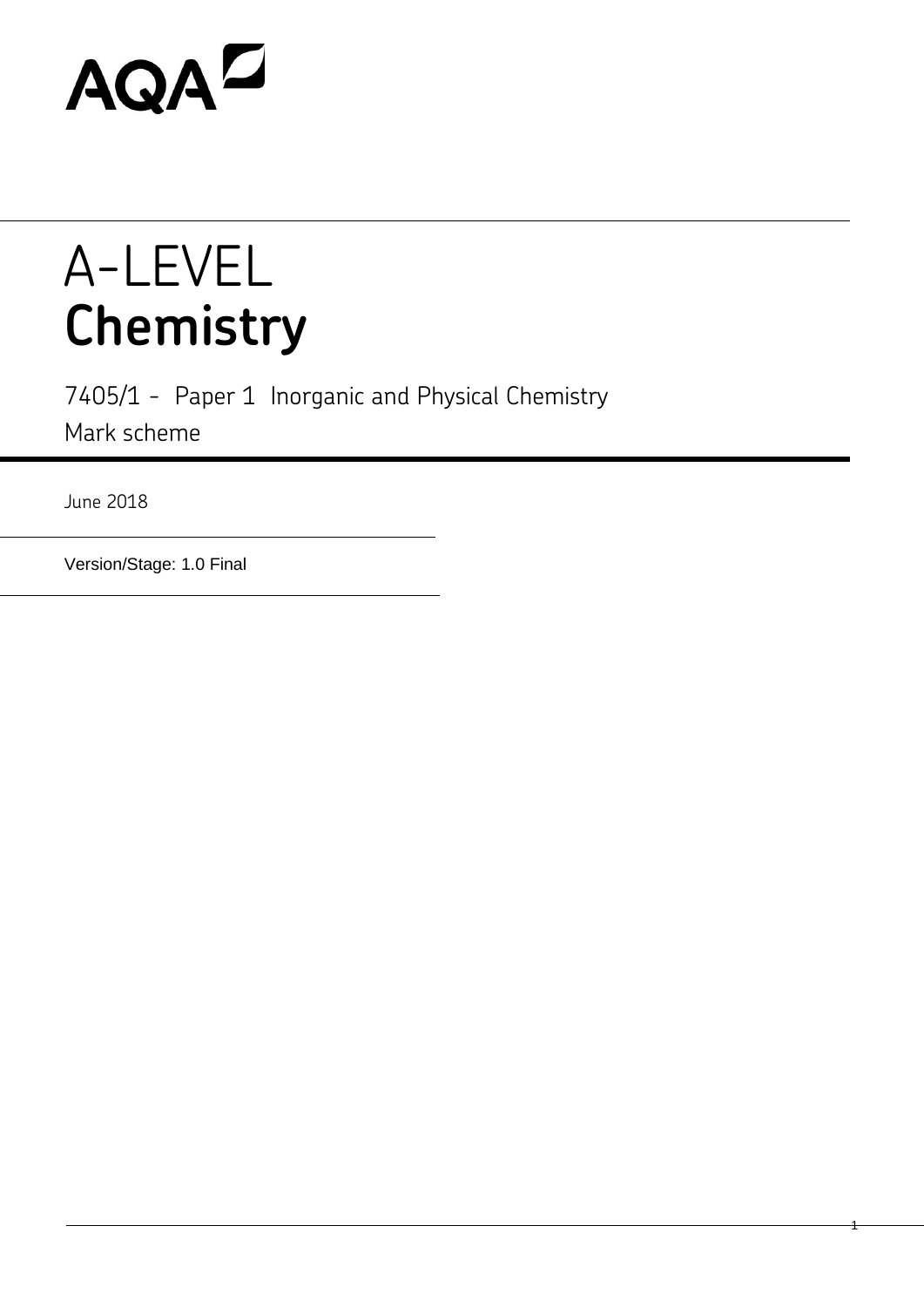Mark schemes are prepared by the Lead Assessment Writer and considered, together with the relevant questions, by a panel of subject teachers. This mark scheme includes any amendments made at the standardisation events which all associates participate in and is the scheme which was used by them in this examination. The standardisation process ensures that the mark scheme covers the students' responses to questions and that every associate understands and applies it in the same correct way. As preparation for standardisation each associate analyses a number of students' scripts. Alternative answers not already covered by the mark scheme are discussed and legislated for. If, after the standardisation process, associates encounter unusual answers which have not been raised they are required to refer these to the Lead Assessment Writer.

It must be stressed that a mark scheme is a working document, in many cases further developed and expanded on the basis of students' reactions to a particular paper. Assumptions about future mark schemes on the basis of one year's document should be avoided; whilst the guiding principles of assessment remain constant, details will change, depending on the content of a particular examination paper.

Further copies of this mark scheme are available from aqa.org.uk

Copyright © 2018 AQA and its licensors. All rights reserved.

AQA retains the copyright on all its publications. However, registered schools/colleges for AQA are permitted to copy material from this booklet for their own internal use, with the following important exception: AQA cannot give permission to schools/colleges to photocopy any material that is acknowledged to a third party even for internal use within the centre.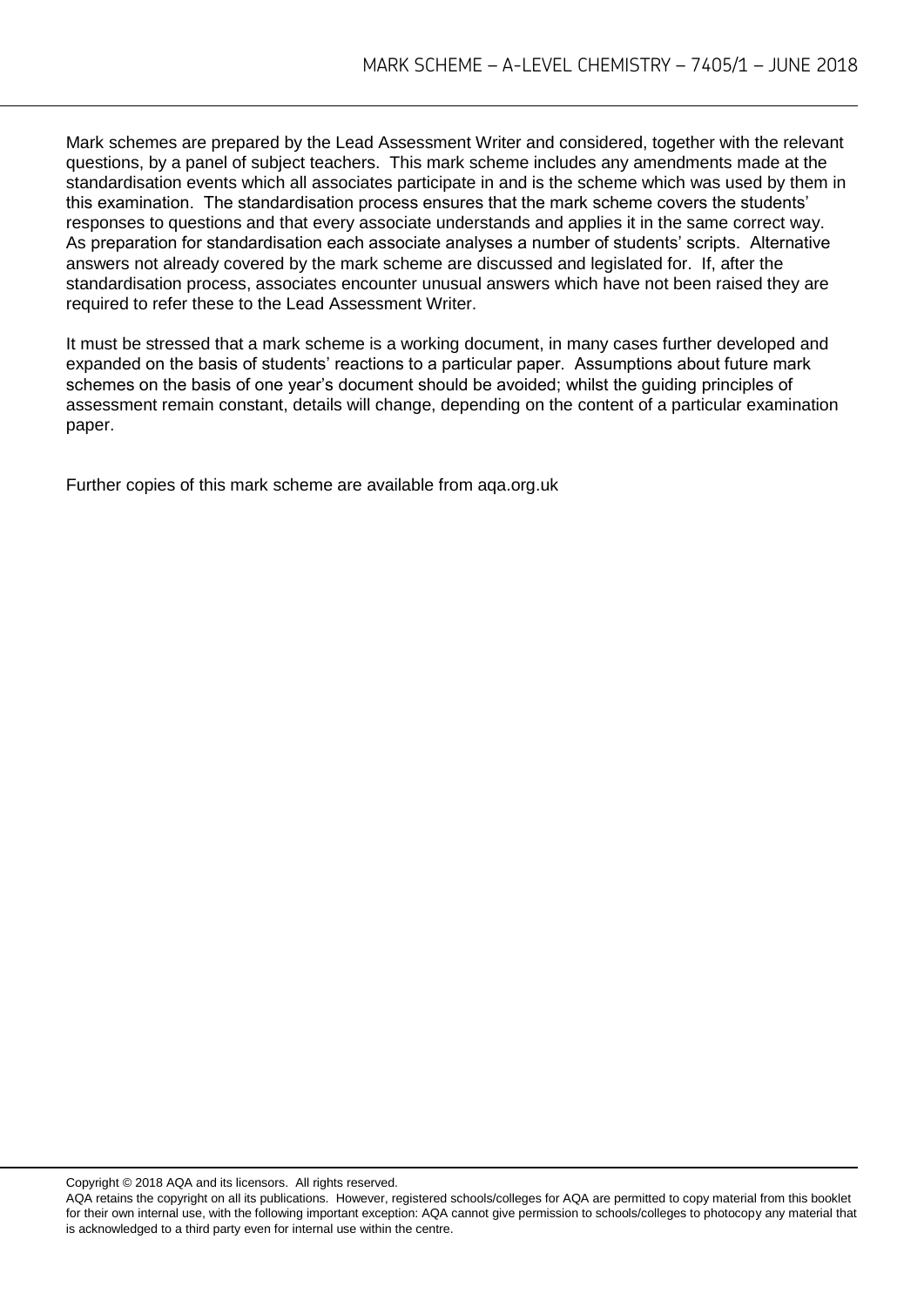### **AS and A-Level Chemistry Mark Scheme Instructions for Examiners**

#### **1. General**

The mark scheme for each question shows:

- the marks available for each part of the question
- the total marks available for the question
- the typical answer or answers which are expected
- extra information to help the examiner make his or her judgement and help to delineate what is acceptable or not worthy of credit or, in discursive answers, to give an overview of the area in which a mark or marks may be awarded.

The extra information in the 'Comments' column is aligned to the appropriate answer in the lefthand part of the mark scheme and should only be applied to that item in the mark scheme.

You should mark according to the contents of the mark scheme. If you are in any doubt about applying the mark scheme to a particular response, consult your Team Leader.

At the beginning of a part of a question a reminder may be given, for example: where consequential marking needs to be considered in a calculation; or the answer may be on the diagram or at a different place on the script.

In general the right-hand side of the mark scheme is there to provide those extra details which might confuse the main part of the mark scheme yet may be helpful in ensuring that marking is straightforward and consistent.

The use of M1, M2, M3 etc in the right-hand column refers to the marking points in the order in which they appear in the mark scheme. So, M1 refers to the first marking point, M2 the second marking point etc.

#### **2. Emboldening**

- **2.1** In a list of acceptable answers where more than one mark is available 'any **two** from' is used, with the number of marks emboldened. Each of the following bullet points is a potential mark.
- **2.2** A bold **and** is used to indicate that both parts of the answer are required to award the mark.
- **2.3** Alternative answers acceptable for a mark are indicated by the use of **OR**. Different terms in the mark scheme are shown by a / ; eg allow smooth / free movement.

#### **3. Marking points**

#### **3.1 Marking of lists**

This applies to questions requiring a set number of responses, but for which students have provided extra responses. The general 'List' principle to be followed in such a situation is that 'right + wrong = wrong'.

Each error / contradiction negates each correct response. So, if the number of error / contradictions equals or exceeds the number of marks available for the question, no marks can be awarded.

However, responses considered to be neutral (often prefaced by 'Ignore' in the mark scheme) are not penalised.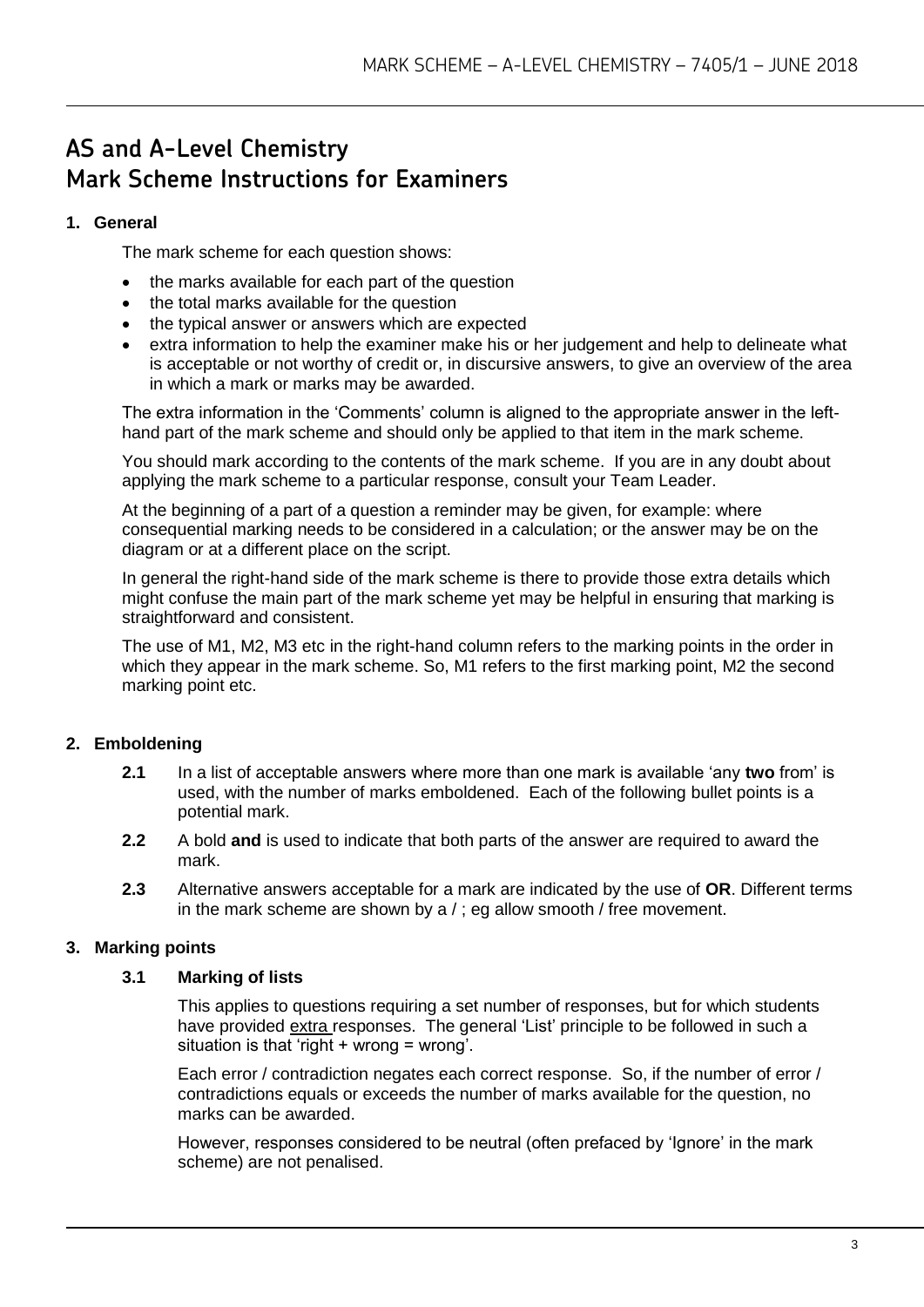| Correct<br>answers | Incorrect<br>answers (i.e.<br>incorrect rather<br>than neutral) | Mark $(2)$     | Comment                                                                                                           |
|--------------------|-----------------------------------------------------------------|----------------|-------------------------------------------------------------------------------------------------------------------|
|                    | 0                                                               | 1              |                                                                                                                   |
|                    |                                                                 |                | They have not exceeded the maximum<br>number of responses so there is no penalty.                                 |
|                    | 2                                                               | 0              | They have exceeded the maximum number<br>of responses so the extra incorrect<br>response cancels the correct one. |
| 2                  | 0                                                               | 2              |                                                                                                                   |
| $\overline{2}$     |                                                                 |                |                                                                                                                   |
| $\overline{2}$     | 2                                                               | $\Omega$       |                                                                                                                   |
| 3                  | 0                                                               | $\overline{2}$ | The maximum mark is 2                                                                                             |
| 3                  |                                                                 |                | The incorrect response cancels out one of<br>the two correct responses that gained<br>credit.                     |
| 3                  | $\overline{2}$                                                  | $\Omega$       | Two incorrect responses cancel out the two<br>marks gained.                                                       |
| 3                  | 3                                                               | 0              |                                                                                                                   |

For example, in a question requiring 2 answers for 2 marks:

#### **3.2 Marking procedure for calculations**

Full marks should be awarded for a correct numerical answer, without any working shown, unless the question states 'Show your working' or 'justify your answer'. In this case, the mark scheme will clearly indicate what is required to gain full credit.

If an answer to a calculation is incorrect and working is shown, process mark(s) can usually be gained by correct substitution / working and this is shown in the 'Comments' column or by each stage of a longer calculation.

#### **3.3 Errors carried forward, consequential marking and arithmetic errors**

Allowances for errors carried forward are most likely to be restricted to calculation questions and should be shown by the abbreviation ECF or consequential in the marking scheme.

An arithmetic error should be penalised for one mark only unless otherwise amplified in the marking scheme. Arithmetic errors may arise from a slip in a calculation or from an incorrect transfer of a numerical value from data given in a question.

#### **3.4 Equations**

In questions requiring students to write equations, state symbols are generally ignored unless otherwise stated in the 'Comments' column.

Examiners should also credit correct equations using multiples and fractions unless otherwise stated in the 'Comments' column.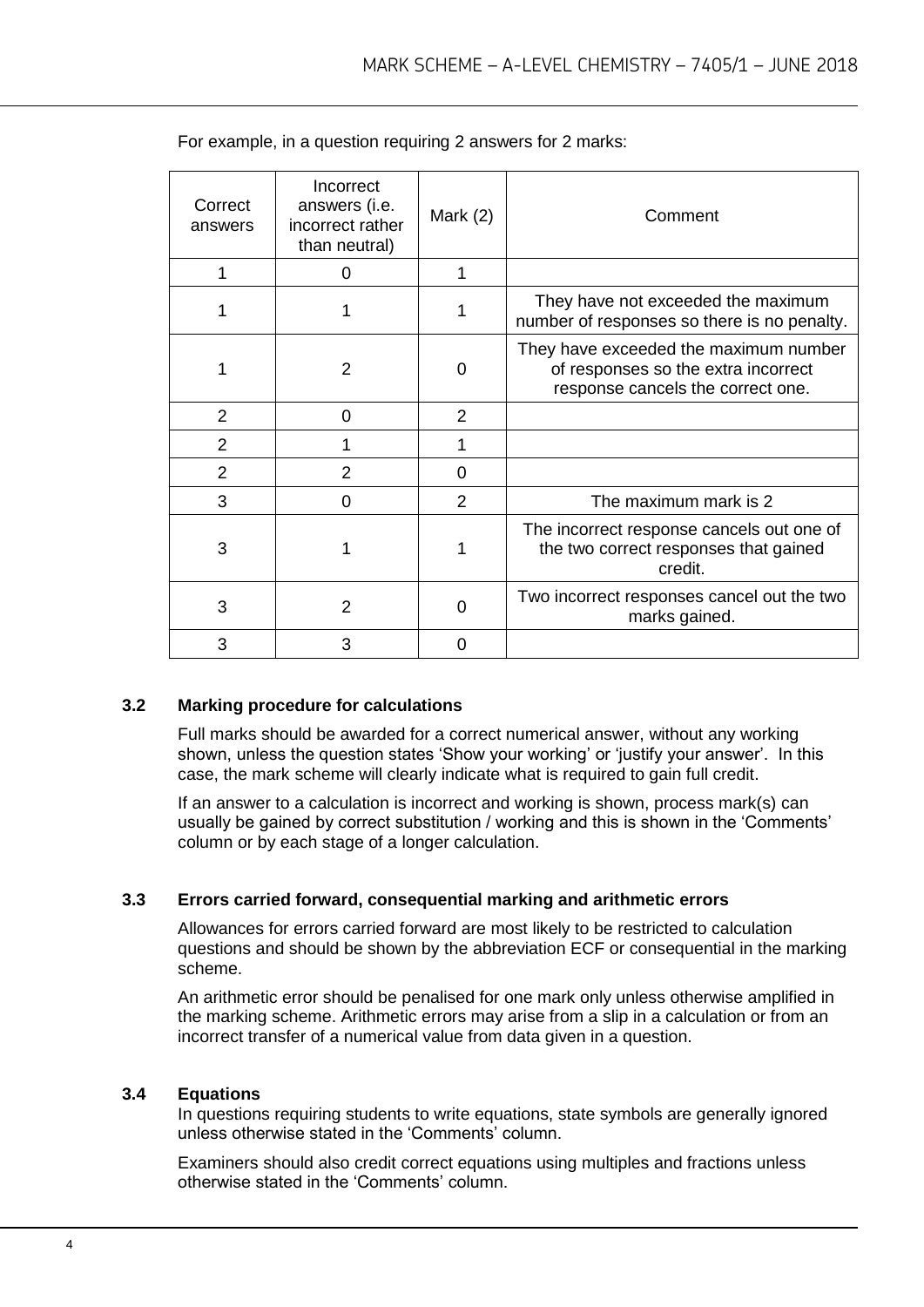#### **3.5 Oxidation states**

In general, the sign for an oxidation state will be assumed to be positive unless specifically shown to be negative.

#### **3.6 Interpretation of 'it'**

Answers using the word 'it' should be given credit only if it is clear that the 'it' refers to the correct subject.

#### **3.7 Phonetic spelling**

The phonetic spelling of correct scientific terminology should be credited **unless** there is a possible confusion with another technical term or if the question requires correct IUPAC nomenclature.

#### **3.8 Brackets**

(…..) are used to indicate information which is not essential for the mark to be awarded but is included to help the examiner identify the sense of the answer required.

#### **3.9 Ignore / Insufficient / Do not allow**

Ignore or insufficient is used when the information given is irrelevant to the question or not enough to gain the marking point. Any further correct amplification could gain the marking point.

Do **not** allow means that this is a wrong answer which, even if the correct answer is given, will still mean that the mark is not awarded.

#### **3.10 Marking crossed out work**

Crossed out work that **has not been** replaced should be marked as if it were not crossed out, if possible. Where crossed out work **has been** replaced, the replacement work and not the crossed out work should be marked.

#### **3.11 Reagents**

The command word "Identify", allows the student to choose to use **either** the name or the formula of a reagent in their answer. In some circumstances, the list principle may apply when both the name and the formula are used. Specific details will be given in mark schemes.

The guiding principle is that a reagent is a chemical which can be taken out of a bottle or container. Failure to identify complete reagents **will be penalised**, but follow-on marks (e.g. for a subsequent equation or observation) can be scored from an incorrect attempt (possibly an incomplete reagent) at the correct reagent. Specific details will be given in mark schemes.

For example, **no credit** would be given for

- the cyanide ion or CN<sup>-</sup> when the reagent should be potassium cyanide or KCN;
- the hydroxide ion or OH<sup>-</sup> when the reagent should be sodium hydroxide or NaOH;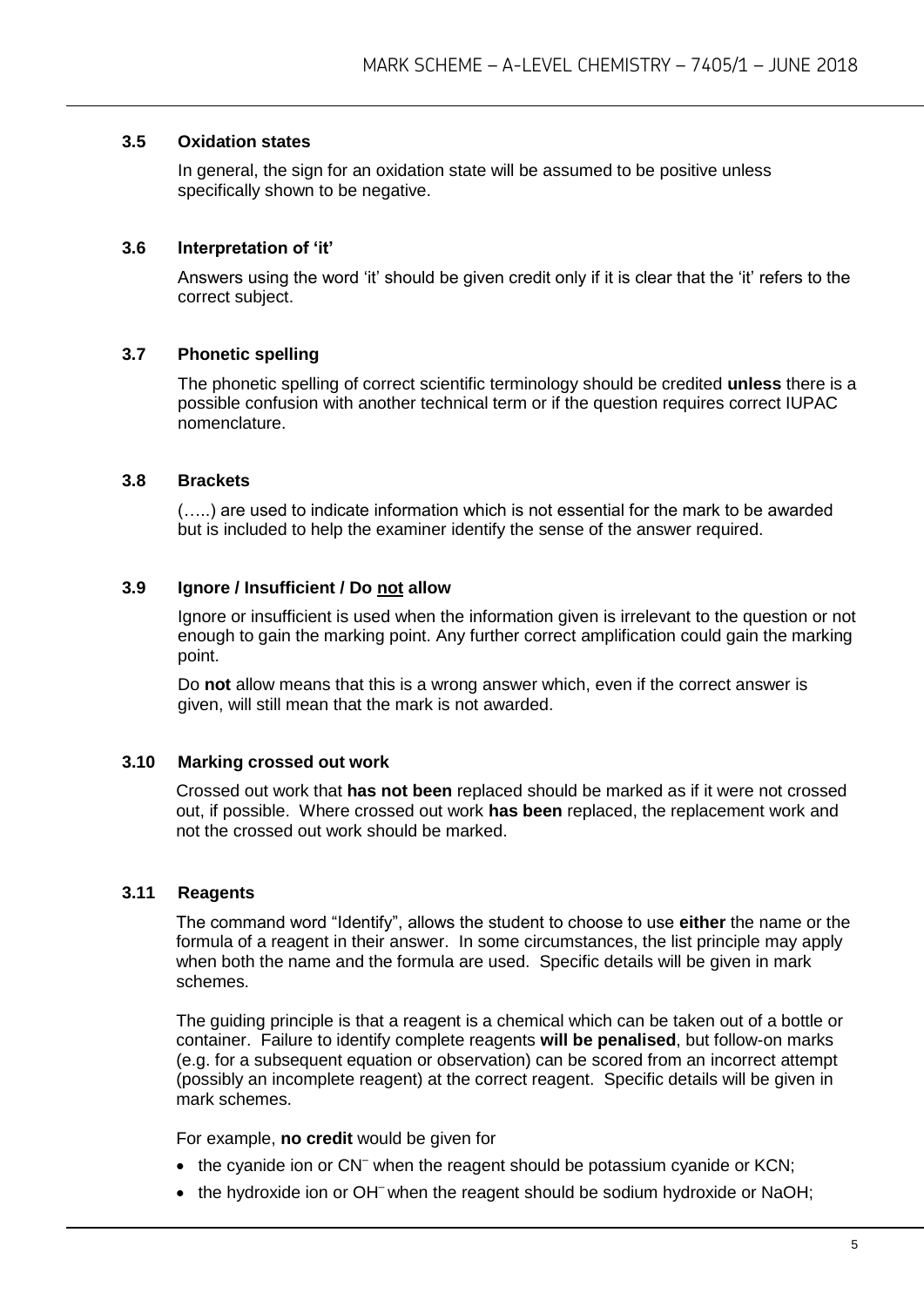• the Ag(NH<sub>3</sub>)<sub>2</sub><sup>+</sup> ion when the reagent should be Tollens' reagent (or ammoniacal silver nitrate). In this example, no credit is given for the ion, but credit could be given for a correct observation following on from the use of the ion. Specific details will be given in mark schemes.

In the event that a student provides, for example, **both** KCN and cyanide ion, it would be usual to ignore the reference to the cyanide ion (because this is not contradictory) and credit the KCN. Specific details will be given in mark schemes.

#### **3.12 Organic structures**

Where students are asked to draw organic structures, unless a specific type is required in the question and stated in the mark scheme, these may be given as displayed, structural or skeletal formulas or a combination of all three as long as the result is unambiguous.

In general

- Displayed formulae must show all of the bonds and all of the atoms in the molecule, but need not show correct bond angles.
- Skeletal formulae must show carbon atoms by an angle or suitable intersection in the skeleton chain. Functional groups must be shown and it is essential that all atoms other than C atoms are shown in these (except H atoms in the functional groups of aldehydes, secondary amines and N-substituted amides which do not need to be shown).
- Structures must not be ambiguous, e.g. 1-bromopropane should be shown as  $CH<sub>3</sub>CH<sub>2</sub>CH<sub>2</sub>Br$  and not as the molecular formula  $C<sub>3</sub>H<sub>7</sub>Br$  which could also represent the isomeric 2-bromopropane.
- Bonds should be drawn correctly between the relevant atoms. This principle applies in all cases where the attached functional group contains a carbon atom, e.g nitrile, carboxylic acid, aldehyde and acid chloride. The carbon-carbon bond should be clearly shown. Wrongly bonded atoms will be penalised **on every occasion**. (see the examples below)
- The same principle should also be applied to the structure of alcohols. For example, if students show the alcohol functional group as C ─ HO, they should be penalised **on every occasion**.
- Latitude should be given to the representation of  $C C$  bonds in alkyl groups, given that  $CH_{3}$ — is considered to be interchangeable with  $H_3C$ — even though the latter would be preferred.
- Similar latitude should be given to the representation of amines where NH<sub>2</sub>— C will be allowed, although  $H_2N-C$  would be preferred.
- Poor presentation of vertical C ─ CH<sup>3</sup> bonds or vertical C ─ NH<sup>2</sup> bonds should **not** be penalised. For other functional groups, such as  $-$  OH and  $-$  CN, the limit of tolerance is the half-way position between the vertical bond and the relevant atoms in the attached group.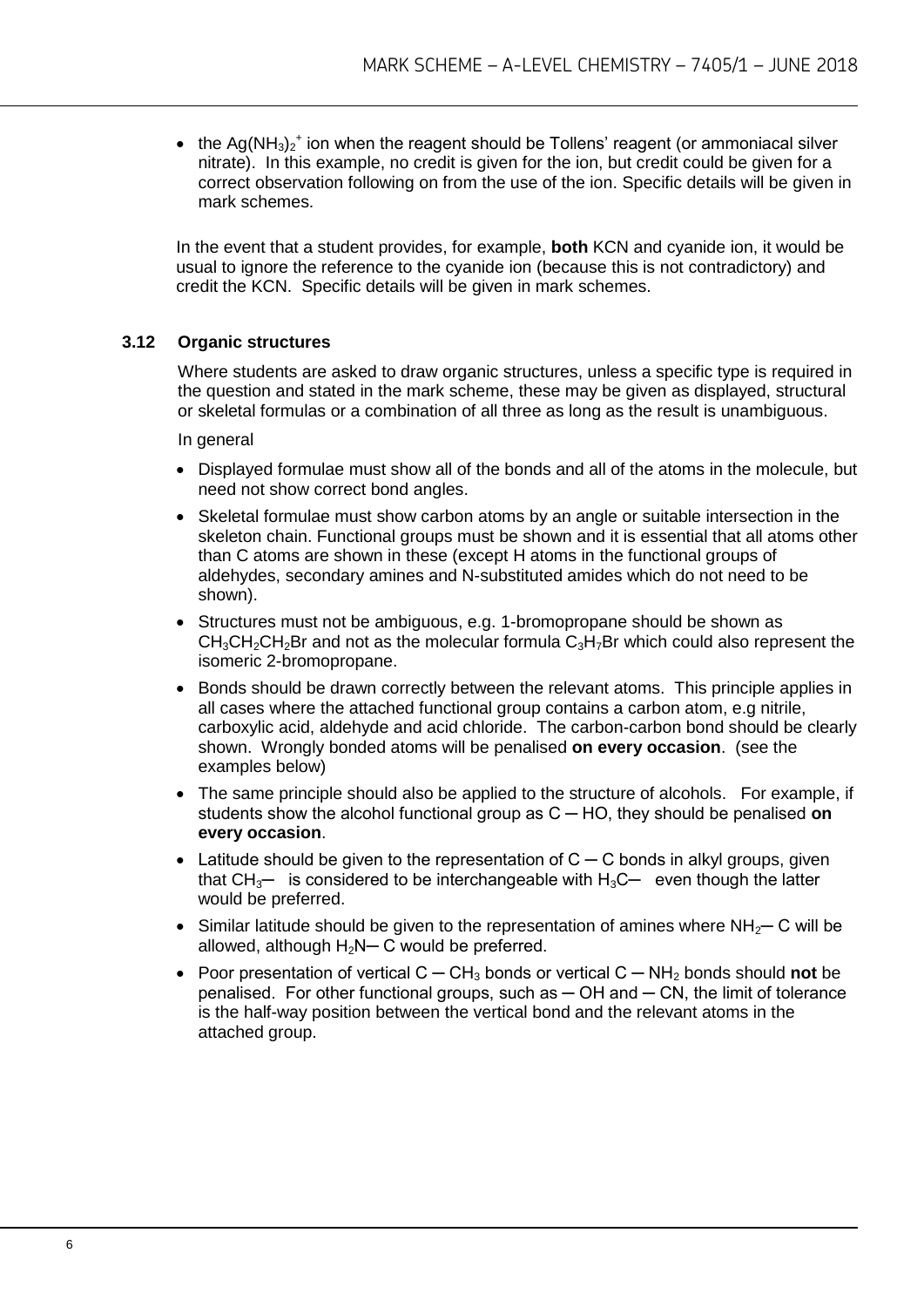$CH<sub>3</sub>$  $CH<sub>3</sub>$ C  $CH<sub>3</sub>CH<sub>2</sub>$  $OH<sup>2</sup>$ OH **allowed allowed** not allowed not allowed not allowed  $NH<sub>2</sub>$  $NH<sub>2</sub>$ NH<sub>2</sub>  $NH<sub>2</sub>$  $NO<sub>2</sub>$ **allowed allowed allowed allowed** not allowed  $\overline{\text{CN--c}}$  —  $\overline{\text{C}}$ **CN COOH COOH** C COOH not allowed not allowed not allowed not allowed not allowed **CHO CHO** C CHO C<sub>OC</sub> coci not allowed not allowed not allowed not allowed not allowed

By way of illustration, the following would apply.

- Representation of  $CH<sub>2</sub>$  by  $C-H<sub>2</sub>$  will be penalised
- Some examples are given here of **structures** for specific compounds that should **not** gain credit (but, exceptions may be made in the context of balancing equations)

| CH <sub>3</sub> COH                | for | ethanal |
|------------------------------------|-----|---------|
| CH <sub>3</sub> CH <sub>2</sub> HO | for | ethanol |
| OHCH <sub>2</sub> CH <sub>3</sub>  | for | ethanol |
| $C_2H_6O$                          | for | ethanol |
| CH <sub>2</sub> CH <sub>2</sub>    | for | ethene  |
| CH <sub>2</sub> .CH <sub>2</sub>   | for | ethene  |
| CH <sub>2</sub> :CH <sub>2</sub>   | for | ethene  |

 Each of the following **should gain credit** as alternatives to correct representations of the structures.

| $CH2 = CH2$                      | for   | ethene, $H_2C=CH_2$           |
|----------------------------------|-------|-------------------------------|
| $\mathsf{CH}_3\mathsf{CHOHCH}_3$ | tor – | propan-2-ol, $CH_3CH(OH)CH_3$ |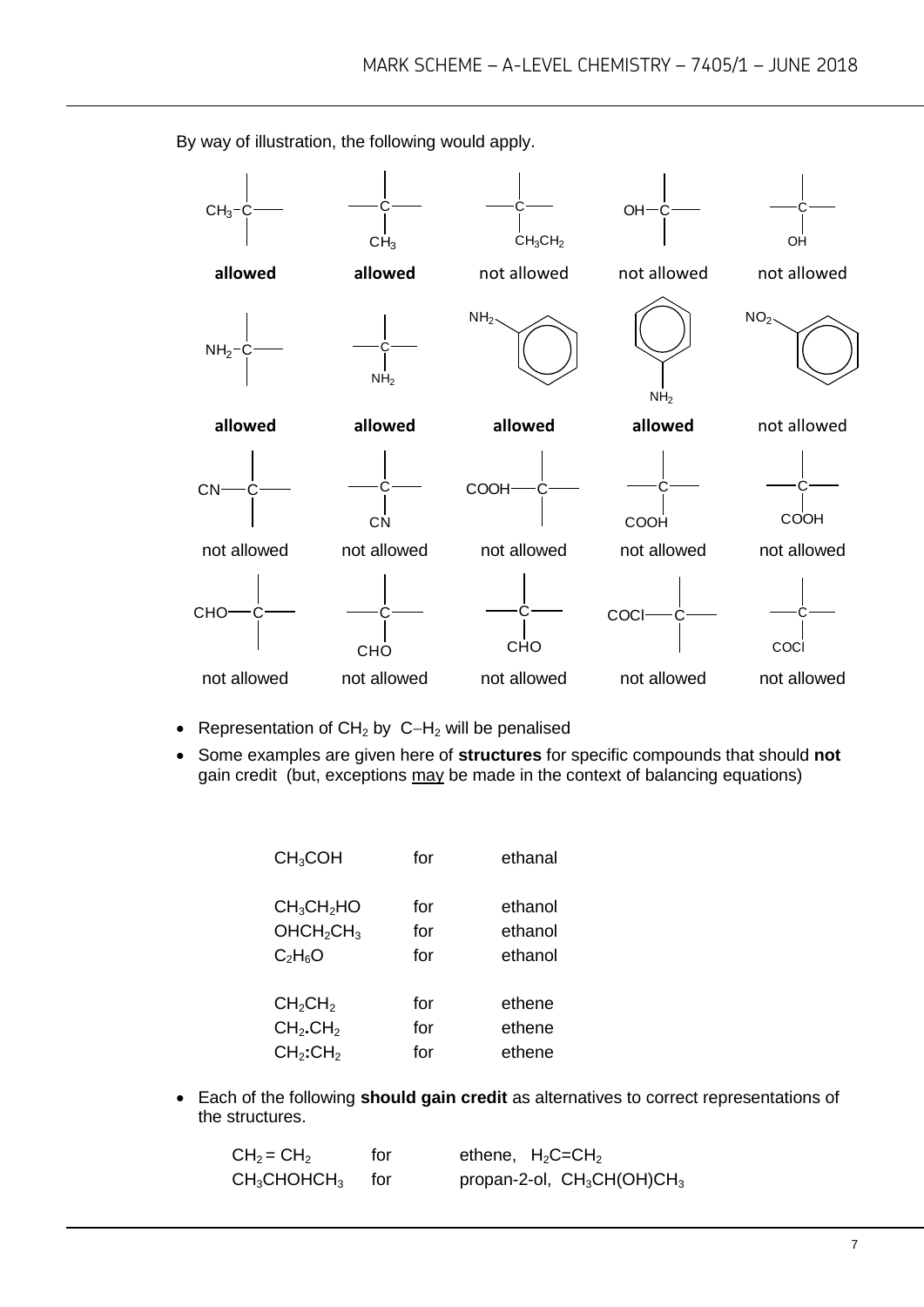- In most cases, the use of "sticks" to represent C ─ H bonds in a structure should **not** be penalised. The exceptions to this when "sticks" will be penalised include
	- structures in mechanisms where the C H bond is essential (e.g. elimination reactions in halogenoalkanes and alcohols)
	- when a displayed formula is required
	- when a skeletal structure is required or has been drawn by the candidate

#### **3.13 Organic names**

As a general principle, non-IUPAC names or incorrect spelling or incomplete names should **not** gain credit. Some illustrations are given here.

Unnecessary but not wrong numbers will **not** be penalised such as the number '2' in 2 methylpropane or the number '1' in 2-chlorobutan-1-oic acid.

| but-2-ol                | should be butan-2-ol                                        |
|-------------------------|-------------------------------------------------------------|
| 2-hydroxybutane         | should be butan-2-ol                                        |
| butane-2-ol             | should be butan-2-ol                                        |
| 2-butanol               | should be butan-2-ol                                        |
| ethan-1,2-diol          | should be ethane-1,2-diol                                   |
| 2-methpropan-2-ol       | should be 2-methylpropan-2-ol                               |
| 2-methylbutan-3-ol      | should be 3-methylbutan-2-ol                                |
| 3-methylpentan          | should be 3-methylpentane                                   |
| 3-mythylpentane         | should be 3-methylpentane                                   |
| 3-methypentane          | should be 3-methylpentane                                   |
| propanitrile            | should be propanenitrile                                    |
| aminethane              | should be ethylamine (although aminoethane can gain credit) |
| 2-methyl-3-bromobutane  | should be 2-bromo-3-methylbutane                            |
| 3-bromo-2-methylbutane  | should be 2-bromo-3-methylbutane                            |
| 3-methyl-2-bromobutane  | should be 2-bromo-3-methylbutane                            |
| 2-methylbut-3-ene       | should be 3-methylbut-1-ene                                 |
| difluorodichloromethane | should be dichlorodifluoromethane                           |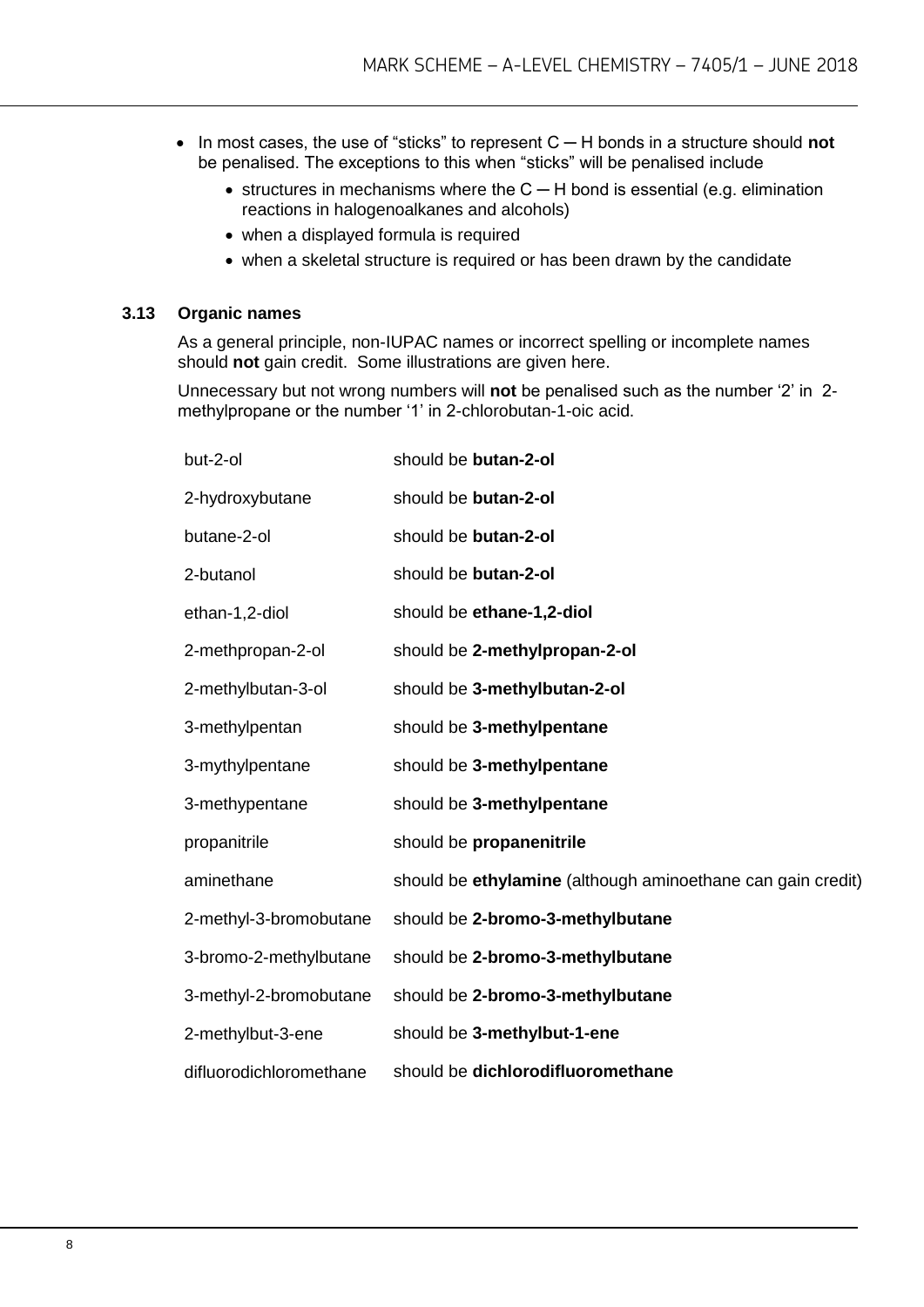#### **3.14 Organic reaction mechanisms**

Curly arrows should originate either from a lone pair of electrons or from a bond.

**The following representations** should not gain credit **and will be penalised each time**  within a clip.



For example, the following would score zero marks



When the curly arrow is showing the formation of a bond to an atom, the arrow can go directly to the relevant atom, alongside the relevant atom or **more than half-way** towards the relevant atom.

In free-radical substitution

- the absence of a radical dot should be penalised **once only** within a clip.
- the use of half-headed arrows is not required, but the use of double-headed arrows or the incorrect use of half-headed arrows in free-radical mechanisms should be penalised **once only** within a clip

The correct use of skeletal formulae in mechanisms is acceptable, but where a C-H bond breaks, both the bond and the H must be drawn to gain credit.

#### **3.15 Extended responses**

#### **For questions marked using a 'Levels of Response' mark scheme:**

Level of response mark schemes are broken down into three levels, each of which has a descriptor. Each descriptor contains two statements. The first statement is the Chemistry content statement and the second statement is the communication statement.

#### **Determining a level**

Start at the lowest level of the mark scheme and use it as a ladder to see whether the answer meets the Chemistry content descriptor for that level. The descriptor for the level indicates the qualities that might be seen in the student's answer for that level. If it meets the lowest level, then go to the next one and decide if it meets this level, and so on, until you have a match between the level descriptor and the answer.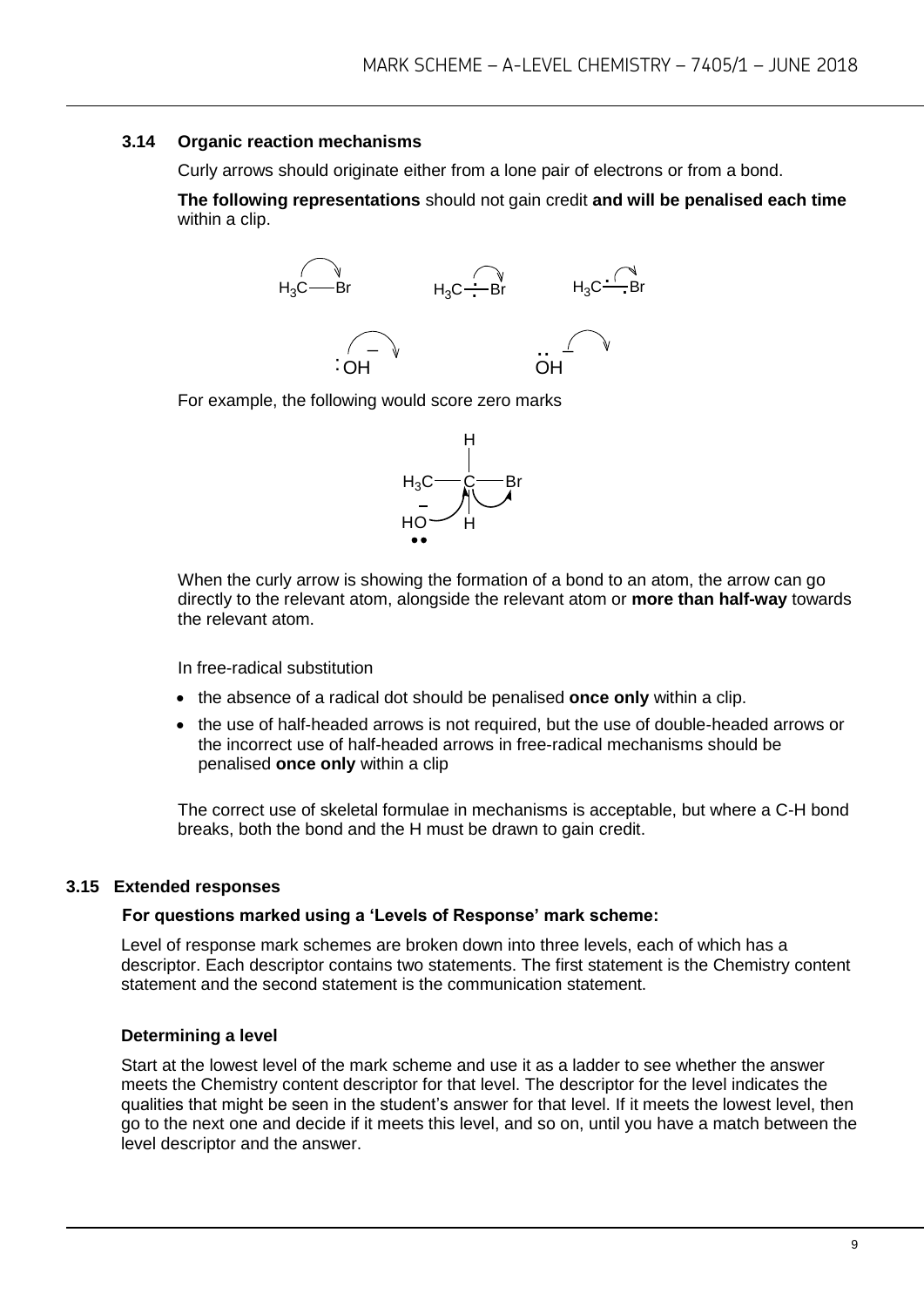When assigning a level you should look at the overall quality of the answer and not look to pick holes in small and specific parts of the answer where the student has not performed quite as well as the rest. If the answer covers different aspects of different levels of the mark scheme you should use a best fit approach for defining the level.

Once the level has been decided, the mark within the level is determined by the communication statement:

• If the answer completely matches the communication descriptor, award the higher mark within the level.

• If the answer does not completely match the communication descriptor, award the lower mark within the level.

The exemplar materials used during standardisation will help you to determine the appropriate level. There will be an exemplar in the standardising materials which will correspond with each level of the mark scheme and for each mark within each level. This answer will have been awarded a mark by the Lead Examiner. You can compare the student's answer with the exemplar to determine if it is the same standard, better or worse than the example. You can then use this to allocate a mark for the answer based on the Lead Examiner's mark on the exemplar.

You may well need to read back through the answer as you apply the mark scheme to clarify points and assure yourself that the level and the mark are appropriate.

Indicative content in the mark scheme is provided as a guide for examiners. It is not intended to be exhaustive and you must credit other chemically valid points. Students may not have to cover all of the points mentioned in the indicative content to reach the highest level of the mark scheme. The mark scheme will state how much chemical content is required for the highest level.

An answer which contains nothing of relevance to the question must be awarded no marks.

#### **For other extended response answers:**

Where a mark scheme includes linkage words (such as 'therefore', 'so', 'because' etc), these are optional. However, a student's marks for the question may be limited if they do not demonstrate the ability to construct and develop a sustained line of reasoning which is coherent, relevant, substantiated and logically structured. In particular answers in the form of bullet pointed lists may not be awarded full marks if there is no indication of logical flow between each point or if points are in an illogical order.

The mark schemes for some questions state that the maximum mark available for an extended response answer is limited if the answer is not coherent, relevant, substantiated and logically structured. During the standardisation process, the Lead Examiner will provide marked exemplar material to demonstrate answers which have not met these criteria. You should use these exemplars as a comparison when marking student answers.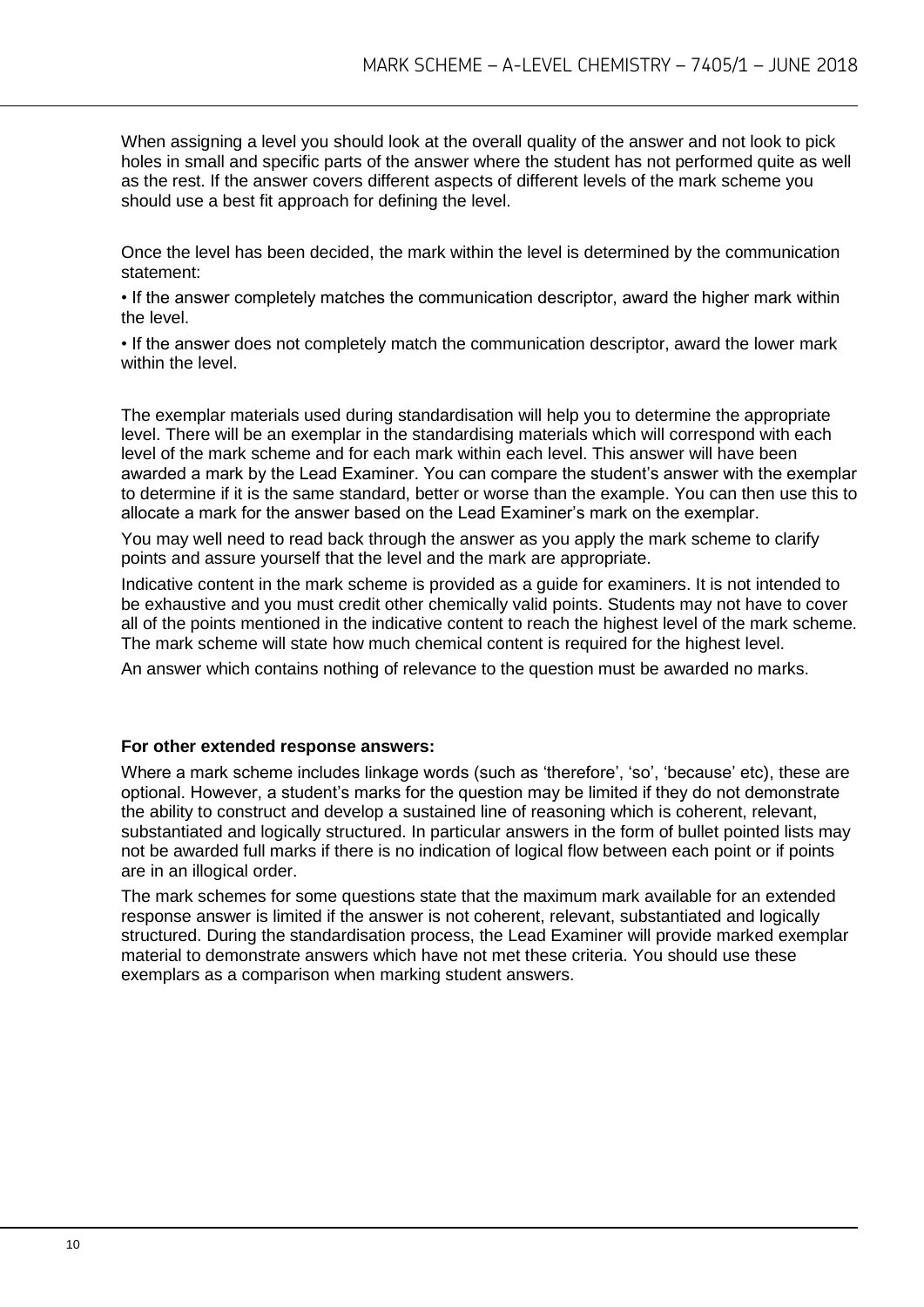| Question | <b>Answers</b>                                                                                                                                                                                    | <b>Additional Comments/Guidance</b>                                                                    | <b>Mark</b> |
|----------|---------------------------------------------------------------------------------------------------------------------------------------------------------------------------------------------------|--------------------------------------------------------------------------------------------------------|-------------|
|          | $Mg^{2+}(g) + 2e^- + O(g)$                                                                                                                                                                        | One mark for each level with correct state symbols                                                     |             |
| 01.1     | $Mg^{2+}(g) + e^{-} + O^{-}(g)$                                                                                                                                                                   |                                                                                                        |             |
|          | $mg'(g) + e^{-} + O(g)$                                                                                                                                                                           |                                                                                                        |             |
|          | $\Delta_i H = \Delta_a H (Mg) + \frac{1}{2} \Delta_{BD} H (O_2) + \Delta_{1st}{}_{IE} H (Mg) + \Delta_{2nd}{}_{IE} H (Mg) +$<br>$\Delta_{1st\,EA}H(O) + \Delta_{2nd\,EA}H(O) + \Delta_{LE}H(MgO)$ |                                                                                                        |             |
| 01.2     | $-602 = 150 + (1/2 \times 496) + 736 + 1450 - 142 + 844 + \Delta_{LE}H \text{ (MgO)}$<br>$\Delta_{LE}H$ (MgO) = -3888 / -3890 (kJ mol <sup>-1</sup> )                                             | Allow answers to 2sf or more<br>1 mark for +3888 or +3890<br>1 mark for -4136 or -4140 (not 496 x 1/2) |             |
| Total    |                                                                                                                                                                                                   |                                                                                                        | 6           |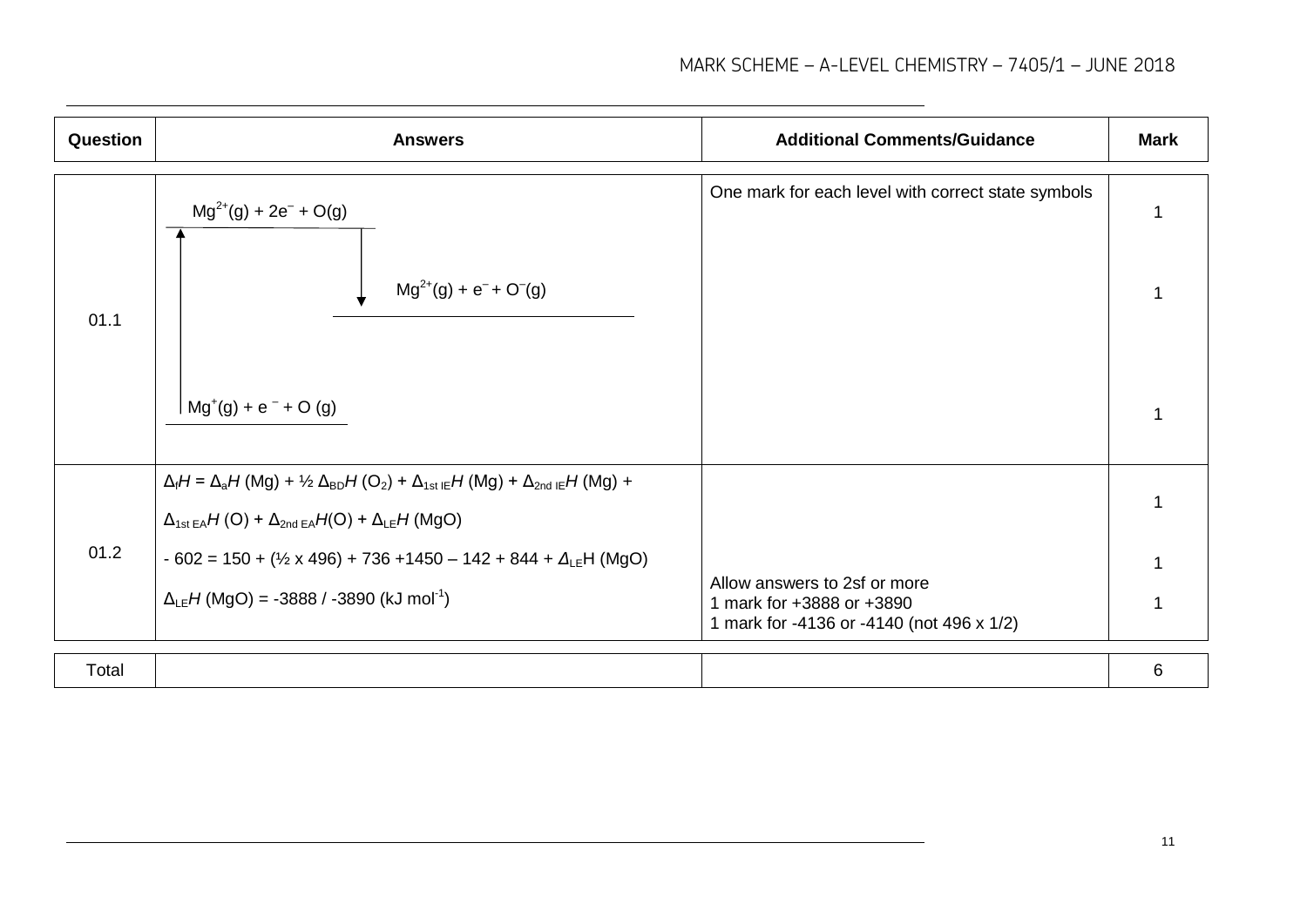| Question | <b>Answers</b>                                                                                        | <b>Additional Comments/Guidance</b>                                                                        | <b>Mark</b> |
|----------|-------------------------------------------------------------------------------------------------------|------------------------------------------------------------------------------------------------------------|-------------|
|          | pp nitrogen = $0.25 \times 30 = 7.5 \text{ kPa}$                                                      | (pp hydrogen + nitrogen = $150-120 = 30$ kPa)                                                              |             |
| 02.1     | pp hydrogen = $0.75 \times 30 = 22.5$ or 23 kPa<br>pp of ammonia = $0.8 \times 150 = 120 \text{ kPa}$ | Alternative method                                                                                         |             |
|          |                                                                                                       | pp hydrogen = $0.15 \times 150 = 22.5$ or 23 kPa                                                           |             |
|          |                                                                                                       | pp nitrogen = $0.05 \times 150 = 7.5 \text{ kPa}$                                                          |             |
| 02.2     | (ppNH <sub>3</sub> ) <sup>2</sup><br>$K_p =$<br>$(ppN_2)$ x $(ppN_2)^3$                               | Penalise [ ]                                                                                               |             |
| 02.3     | $\frac{(1.10 \times 10^3)^2}{(1.50 \times 10^2)^3 \times 1.20 \times 10^2}$<br>$K_p =$                | No mark for this expression                                                                                |             |
|          | $= 0.0029$ to 0.003(0) or 2.9 x 10 <sup>-3</sup> to 3(.0) x 10 <sup>-3</sup><br>$kPa^{-2}$            | If expression inverted in 02.2 allow 1 mark for $kPa^2$<br>Allow 2.9 to 3(.0) x $10^{-9}$ Pa <sup>-2</sup> |             |
|          | decrease/smaller/lower                                                                                | If increase or no change, 0 marks<br>If blank, mark on                                                     | 1           |
| 02.4     | (Reaction/equilibrium) shifts/moves/goes in the endothermic direction<br>(which is to the left)       | Allow reaction is exothermic so equilibrium moves<br>to the left side                                      |             |
|          | to reduce the temperature OR oppose the increase in temperature                                       |                                                                                                            |             |
| Total    |                                                                                                       |                                                                                                            | 9           |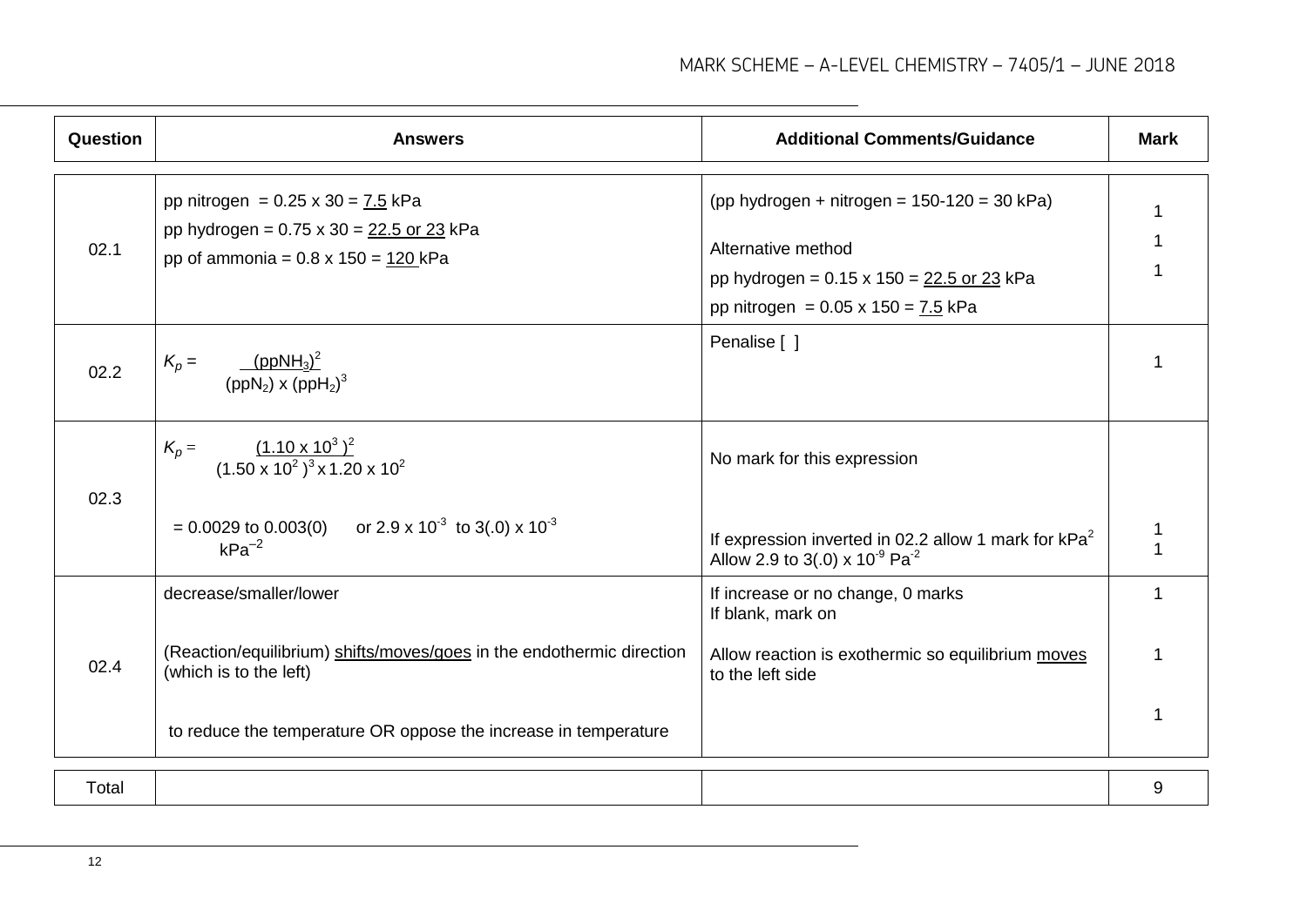#### MARK SCHEME – A-LEVEL CHEMISTRY – 7405/1 – JUNE 2018

| Question | <b>Answers</b>                                                                                                                                                                                                                  | <b>Additional Comments/Guidance</b>                                                                                                                                                                                    | <b>Mark</b> |
|----------|---------------------------------------------------------------------------------------------------------------------------------------------------------------------------------------------------------------------------------|------------------------------------------------------------------------------------------------------------------------------------------------------------------------------------------------------------------------|-------------|
| 03.1     | $( \Delta S = \Sigma (S \text{ products}) - \Sigma (S \text{ reactants}) )$<br>$=[(4 \times 211) + (6 \times 189)] - [(4 \times 193) + (5 \times 205)] = (1978 - 1797)$<br>181 (J $K^1$ mol <sup>-1</sup> )                     |                                                                                                                                                                                                                        |             |
| 03.2     | $\Delta G = \Delta H - T \Delta S$ = -905 - (600 + 273) x 181 x 10 <sup>-3</sup><br>$\Delta G = -1063 / -1060$ (kJ mol <sup>-1</sup> )<br>If alternative value of $\Delta S = 211$ used, answer = -1089 (kJ mol <sup>-1</sup> ) | If answer to 03.1 is incorrect, mark consequentially:<br>• $-905 - (873 \times 03.1 \times 10^{-3})$                                                                                                                   |             |
| 03.3     | $\Delta G$ becomes more negative/less positive<br>The entropy change / $\Delta S$ is positive / $T\Delta S$ gets bigger / - $T\Delta S$ gets<br>more negative.                                                                  | Ignore increase/decrease/larger/smaller AG<br>Consequential on wrong 03.1<br>If candidate does a calculation in 03.1 to produce<br>$\Delta S$ negative then allow $\Delta G$ becomes less negative<br>or more positive |             |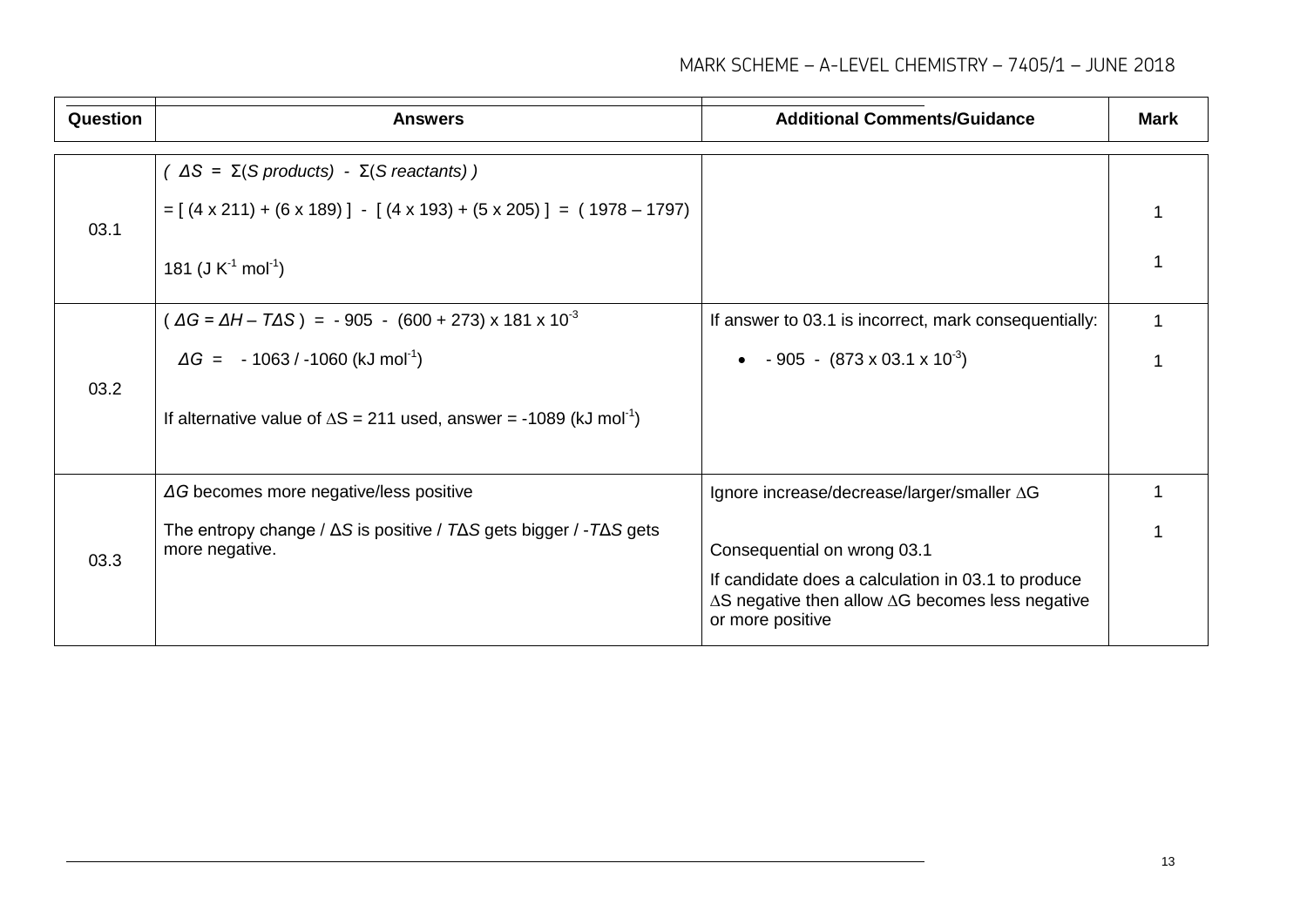|      | Reactant(s) adsorbed onto the (platinum surface) / (platinum)<br>provides a surface / active sites |                                         |  |
|------|----------------------------------------------------------------------------------------------------|-----------------------------------------|--|
| 03.4 | Reaction (on the surface) or bond breaking(weakening) / bond<br>making occurs (on the surface)     |                                         |  |
|      | Desorption (of the product) or wtte                                                                |                                         |  |
| 03.5 | (Oxidation state changes from) $-3$ to $+2$ OR<br>$(+)$ 5                                          |                                         |  |
| 03.6 | $2NH_3 + 2O_2 \rightarrow N_2O + 3H_2O$                                                            | Allow multiples<br>Ignore state symbols |  |

|--|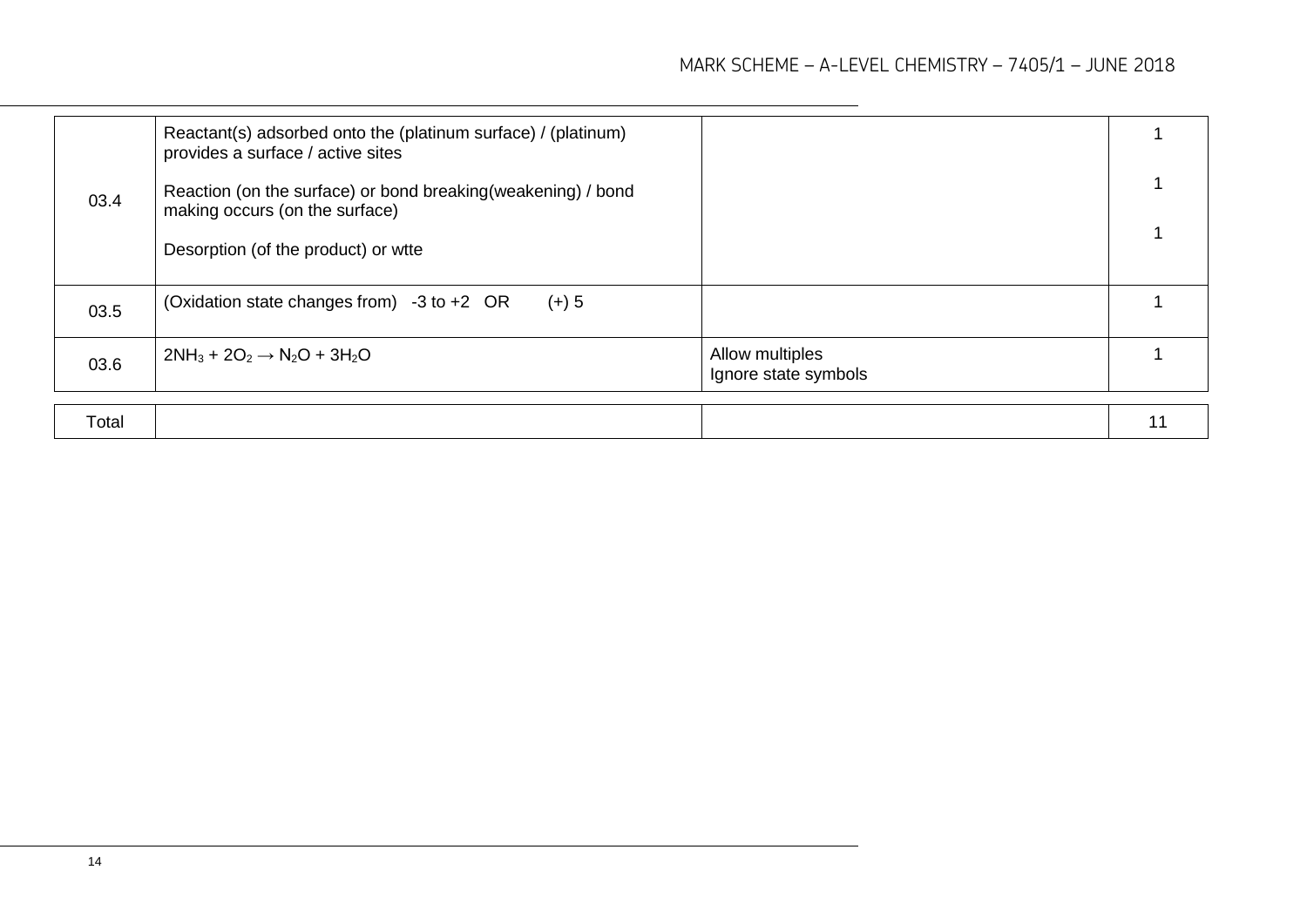| <b>Question</b> | <b>Answers</b>                                                                                                                                                                                                                                                                                                                                                                                | <b>Additional Comments/Guidance</b>                                                 | <b>Mark</b> |
|-----------------|-----------------------------------------------------------------------------------------------------------------------------------------------------------------------------------------------------------------------------------------------------------------------------------------------------------------------------------------------------------------------------------------------|-------------------------------------------------------------------------------------|-------------|
| 04.1            | $1s^{2}2s^{2}2p^{6}3s^{2}3p^{6}$ (4s <sup>0</sup> )                                                                                                                                                                                                                                                                                                                                           |                                                                                     |             |
| 04.2            | M1 In $Ca^{(+)}$ (outer) electron(s) is further from nucleus<br>Or $Ca^{(+)}$ loses electron from a higher (energy) orbital<br>Or Ca <sup>(+)</sup> loses electron from a 4(s) orbital or $4th$ energy level or $4th$<br>energy shell and $K^{(+)}$ loses electron from a 3(p) orbital or 3 <sup>rd</sup> energy<br>level or $3^{rd}$ energy shell<br>M2 More shielding (in Ca <sup>+</sup> ) | Must be comparative<br>Allow converse arguments                                     |             |
| 04.3            | Be /Beryllium                                                                                                                                                                                                                                                                                                                                                                                 |                                                                                     |             |
| 04.4            | Mg(OH) <sub>2</sub>                                                                                                                                                                                                                                                                                                                                                                           |                                                                                     |             |
| 04.5            | $Ba^{2+}$ + $SO_4^{2-}$ $\rightarrow$ BaSO <sub>4</sub><br>n BaCl <sub>2</sub> (6/1000 x 0.25) = 1.5 x 10 <sup>-3</sup> and n Na <sub>2</sub> SO <sub>4</sub> = (8/1000 x 0.15)<br>$= 1.2 \times 10^{-3}$<br>and $BaCl2$ /barium chloride in excess                                                                                                                                           | Ignore state symbols<br>Working required or $3 \times 10^{-4}$ of BaCl <sub>2</sub> |             |
|                 | $10 \text{ cm}^3$ (of 0.15 mol dm <sup>-3</sup> sodium sulfate)                                                                                                                                                                                                                                                                                                                               | or $0.01$ dm <sup>3</sup>                                                           |             |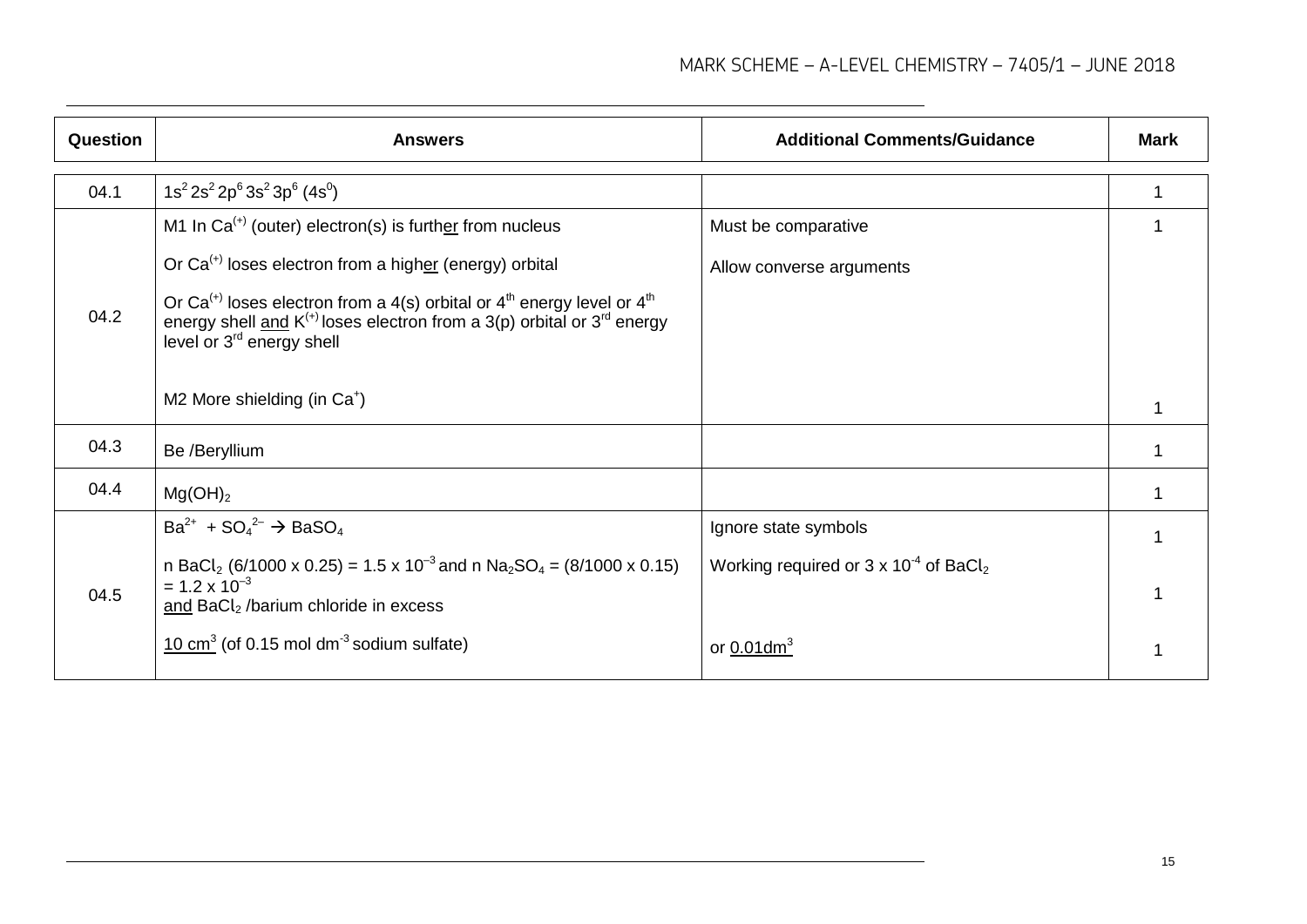|      | M1 Same electronic configuration / same number of electrons (in<br>outer shell) / all have 37 electrons (1) | Ignore protons and neutrons unless incorrect<br>numbers                         |  |
|------|-------------------------------------------------------------------------------------------------------------|---------------------------------------------------------------------------------|--|
|      |                                                                                                             | Not just electrons determine chemical properties                                |  |
|      | $\frac{86x + 87x + 88(100-2x)}{x} = 87.7$<br>M2                                                             | Alternative:                                                                    |  |
|      | 100                                                                                                         | $M2$ $86 + 87 + 88y = 87.7$<br>$1 + 1 + y$                                      |  |
| 04.6 | M <sub>3</sub><br>(or $x = 0.1$ )<br>$x = 10%$                                                              | M3<br>$y=8$                                                                     |  |
|      |                                                                                                             |                                                                                 |  |
|      | M4 (% abundance of 88 isotope is $100 - 2x10$ ) = $80(.0)\%$                                                | M4 % of 88 isotope is $100 - 10y = 80(.0)$ %<br>Allow other alternative methods |  |
|      |                                                                                                             |                                                                                 |  |
| 04.7 | $138$ Ba <sup>+</sup>                                                                                       |                                                                                 |  |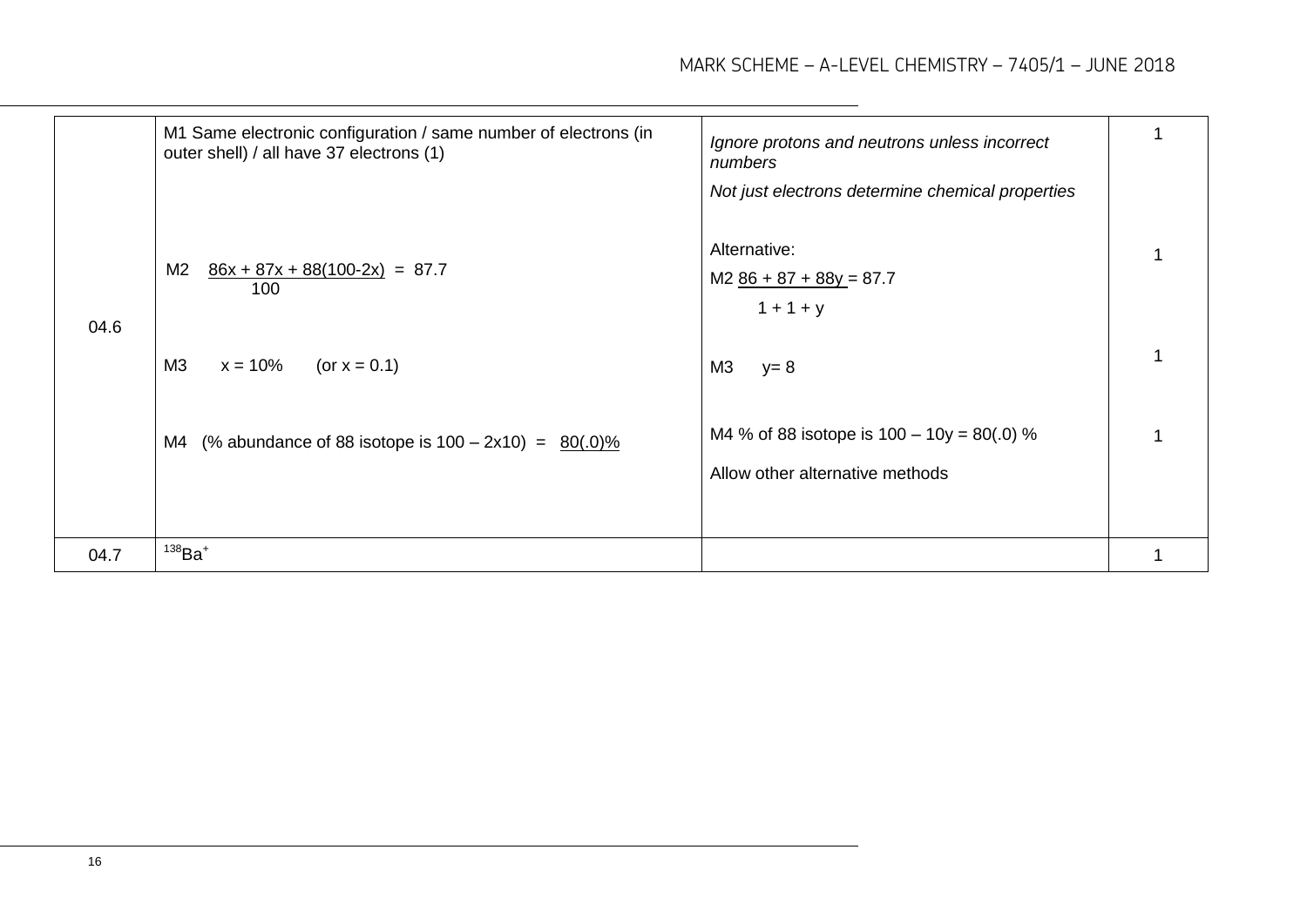| 04.8  | M1 mass = $\frac{137 \times 10^3}{6.022 \times 10^{23}}$ = 2.275 x 10 <sup>-25</sup> (kg)                                                                                | Calculation of m in kg<br>If not converted to kg, max 4<br>If not divided by L lose M1 and M5, max 3  |    |
|-------|--------------------------------------------------------------------------------------------------------------------------------------------------------------------------|-------------------------------------------------------------------------------------------------------|----|
|       | M2 $v^2 = \frac{2KE}{m} = \frac{2 \times 3.65 \times 10^{-16}}{2 \times 3.65 \times 10^{-16}} = 3.2088 \times 10^9$<br>$2.275 \times 10^{-25}$                           | For re-arrangement                                                                                    | 1  |
|       | M3 $v = \sqrt{2KE/m}$<br>$(v = 5.6646 \times 10^4)$                                                                                                                      | For expression with square root                                                                       |    |
|       | or $d = vt$ or with numbers<br>M4 $v = d/t$                                                                                                                              |                                                                                                       |    |
|       | M5 d = $(5.6646 \times 10^{4} \times 2.71 \times 10^{-5}) = 1.53 - 1.54$ (m)                                                                                             | M5 must be to 3sf<br>If not converted to kg, answer = $0.0485 - 0.0486$<br>(3sf). This scores 4 marks |    |
|       | <b>Alternative Method</b><br>$= 2.275 \times 10^{-25}$<br>M1 m = $137 \times 10^{-3}$<br>$6.022 \times 10^{-23}$                                                         | M1 Calculation of m in kg                                                                             |    |
| 04.8  | $M2 \text{ } v = d/t$<br>M3 $d^2 = KE \times 2t^2$<br>m                                                                                                                  | M2, M3 and M4 are for algebraic expressions or<br>correct expressions with numbers                    |    |
|       | M4 d = $\sqrt{\frac{KE \times 2t^2}{m}}$ (= $\sqrt{(3.65 \times 10^{-16} \times 2 \times (2.71 \times 10^{-5})^2 / 2.275 \times 10^{-25})})$<br>M5 $d = 1.53 - 1.54$ (m) | M5 must be to 3sf                                                                                     |    |
| Total |                                                                                                                                                                          |                                                                                                       | 18 |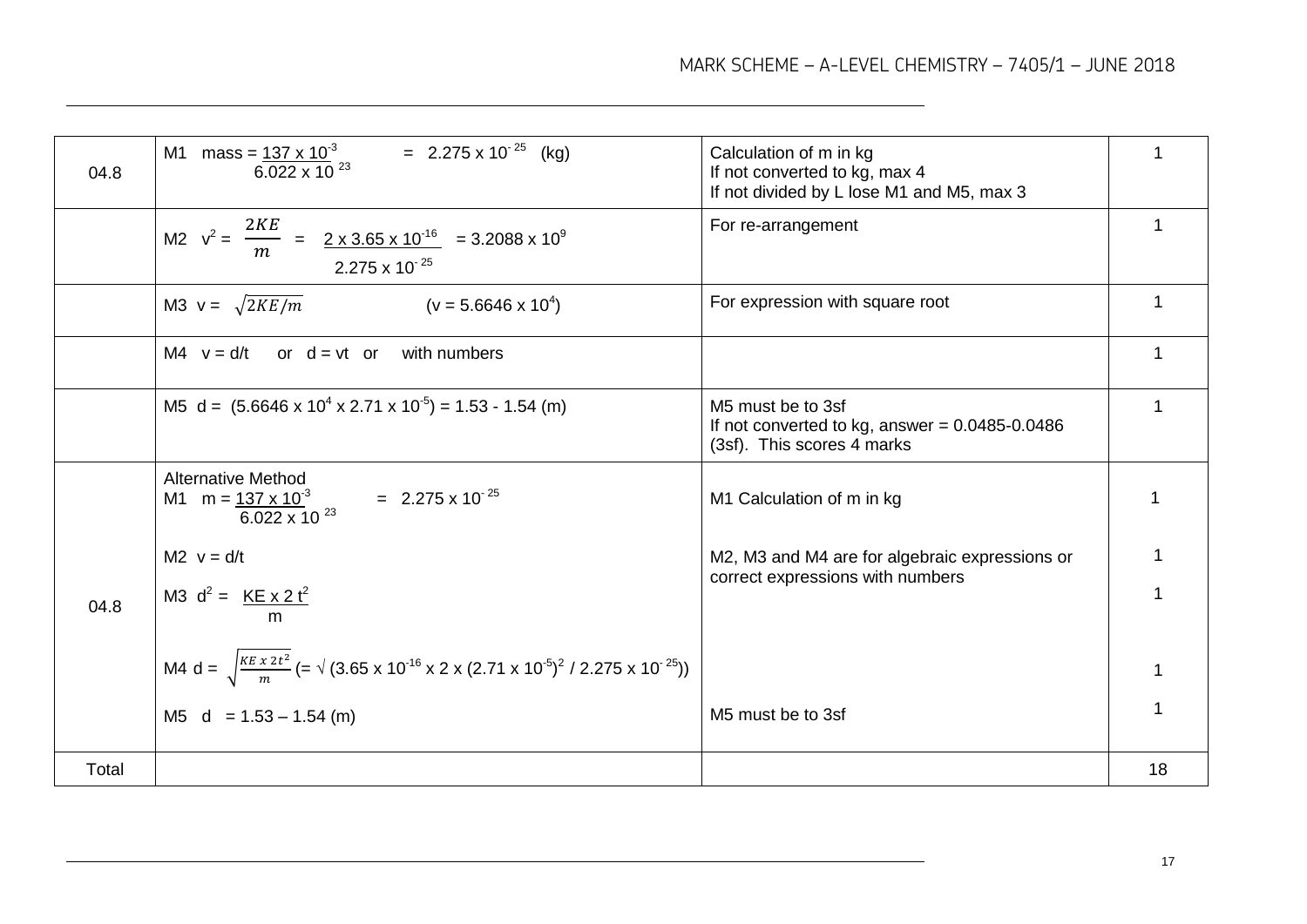| Question | <b>Answers</b>                                                                                                                                                                                                                                                                                                                                                                                              | <b>Additional Comments/Guidance</b>                                                                                                                                                    | <b>Mark</b> |
|----------|-------------------------------------------------------------------------------------------------------------------------------------------------------------------------------------------------------------------------------------------------------------------------------------------------------------------------------------------------------------------------------------------------------------|----------------------------------------------------------------------------------------------------------------------------------------------------------------------------------------|-------------|
| 05.1     | completely dissociates/ionises (to form H <sup>+</sup> ions)                                                                                                                                                                                                                                                                                                                                                |                                                                                                                                                                                        | 1           |
|          | M1 moles HCl = $1.035 \times 10^{-3}$ and moles Ba(OH) <sub>2</sub> = 3.75 x 10 <sup>-3</sup>                                                                                                                                                                                                                                                                                                               | If M1 incorrect, lose M1 and M6                                                                                                                                                        |             |
|          | M2 moles OH = $2 x (3.75 x 10^{-3} = 7.50 x 10^{-3})$                                                                                                                                                                                                                                                                                                                                                       | If M2 not x2, lose M2 and M6                                                                                                                                                           |             |
|          | M3 XS n OH = $7.50 \times 10^{-3}$ - 1.035 x 10 <sup>-3</sup> = 6.465 x 10 <sup>-3</sup> mol in 35.35 cm <sup>3</sup>                                                                                                                                                                                                                                                                                       | If no subtraction for M3, lose M3 and M6                                                                                                                                               | $\mathbf 1$ |
| 05.2     | M4 [OH] = 6.465 x 10 <sup>-3</sup> / 35.35 x 10 <sup>-3</sup> = 0.182885 mol dm <sup>-3</sup>                                                                                                                                                                                                                                                                                                               | = M3/35.35 x $10^{-3}$<br>If M4 not /35.35 $\times$ 10 <sup>-3</sup> , lose M4 and M6<br>However, if divided by 35.35 only lose M4<br>and allow M6 (ecf = $10.09$ )                    | 1           |
|          | M5 [H <sup>+</sup> ] = $K_w$ [OH <sup>-</sup> ] = 1.47 x 10 <sup>-14</sup> /0.182885<br>= 8.0378 x 10 <sup>-14</sup> mol dm <sup>-3</sup>                                                                                                                                                                                                                                                                   | $= 1.47 \times 10^{-14} / M4$<br>If incorrect rearrangement or wrong<br>equation, lose M5 and M6<br>If $K_w = 1.00 \times 10^{-14}$ used only lose M5 and<br>allow M6 (ecf = $13.26$ ) |             |
|          | M6 $pH = 13.09$ to 13.10                                                                                                                                                                                                                                                                                                                                                                                    | Must be 2dp                                                                                                                                                                            |             |
|          | Alternative MS to get M2:<br>Starting amounts are 1.035 x 10 <sup>-3</sup> mol HCl and 3.75 x 10 <sup>-3</sup> mol Ba(OH) <sub>2</sub> M1<br>So the HCl will react with 5.175 x 10 <sup>-4</sup> mol of the Ba(OH) <sub>2</sub> leaving an excess of<br>$3.2325 \times 10^{-3}$ mol of Ba(OH) <sub>2</sub> (as alternative M2)<br>So n OH = 2 x 3.2325 x 10 <sup>-3</sup> = 6.465 x 10 <sup>-3</sup> mol M3 | Credit other methods eg limiting reagent<br>method since HCI limiting reagent                                                                                                          |             |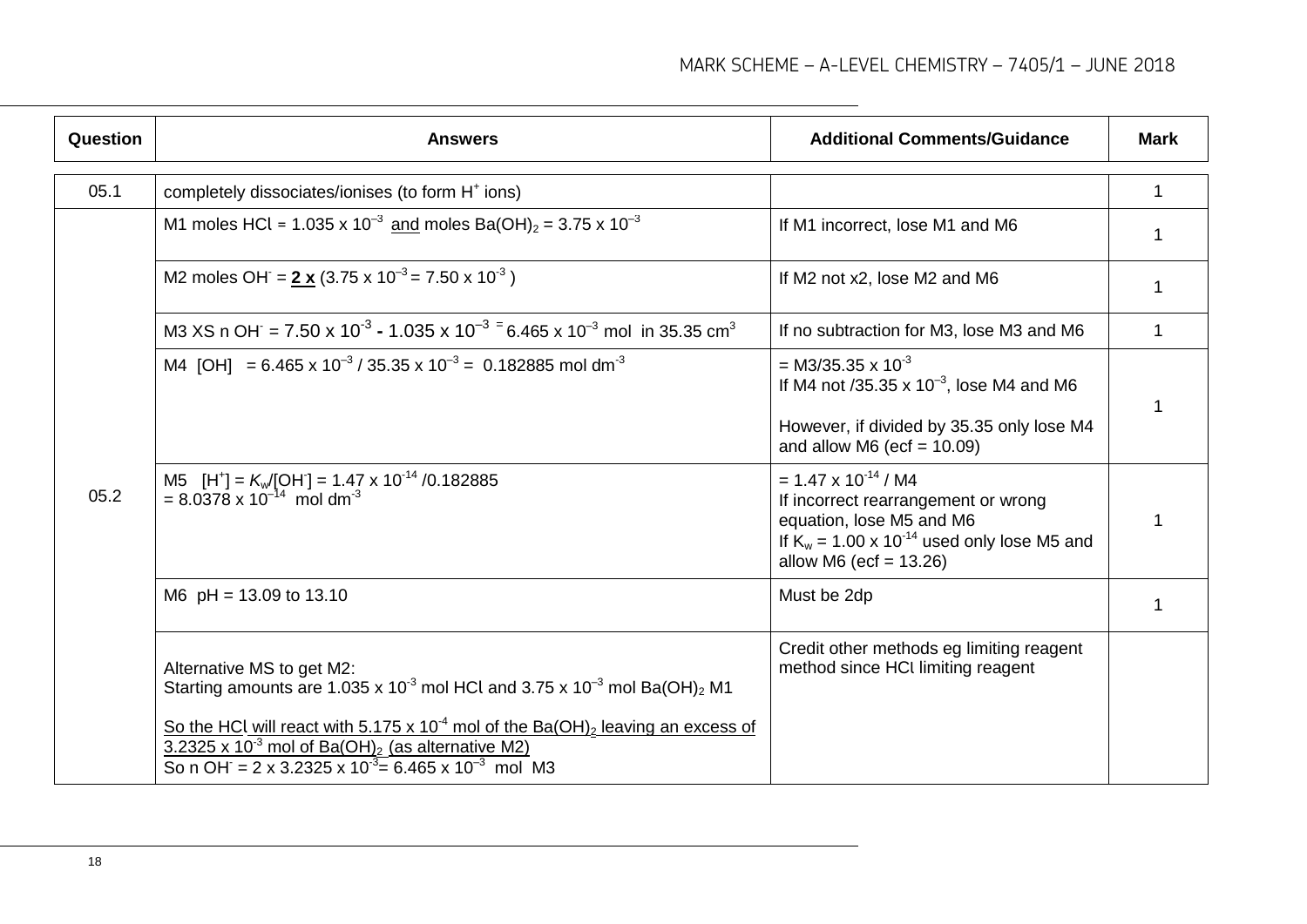| 05.3  | $[H^+] = [OH^-]$                                                                                                          |                                                                                             |    |
|-------|---------------------------------------------------------------------------------------------------------------------------|---------------------------------------------------------------------------------------------|----|
| 05.4  | SO <sub>2</sub>                                                                                                           |                                                                                             |    |
| 05.5  | $K_a = [CH_3COO^-][H^+]$<br>[CH <sub>3</sub> COOH]                                                                        |                                                                                             |    |
| 05.6  | M1 moles HCl added = $0.01$ mol and moles CH <sub>3</sub> COOH = $0.035$ mol                                              | If used 0.07 mol for $CH3COOH$ can score<br>M2, M3 and M4 ( $pH = 4.03$ )                   |    |
|       | M2 moles $CH_3COO^-$ = 0.025 - 0.01 (= 0.015)                                                                             | M2 mol $CH_3COO^- = 0.025 -$<br>M1(HCl)                                                     |    |
|       | M3 moles $CH_3COOH = 0.035 + 0.01 (= 0.045)$                                                                              | M3 mol $CH_3COOH = M1$ (CH <sub>3</sub> COOH) +<br>M <sub>1</sub> (HCl)                     |    |
|       | M4 [H <sup>+</sup> ] = 1.76 x 10 <sup>-5</sup> x <u>M3 (/ V)</u> (= 5.28 x 10 <sup>-5</sup> )<br>M2 (V)<br>M5 $pH = 4.28$ | M4 is conditional on an attempt at an<br>addition/subtraction in M2 OR M3<br>M5 must be 2dp |    |
| Total |                                                                                                                           |                                                                                             | 15 |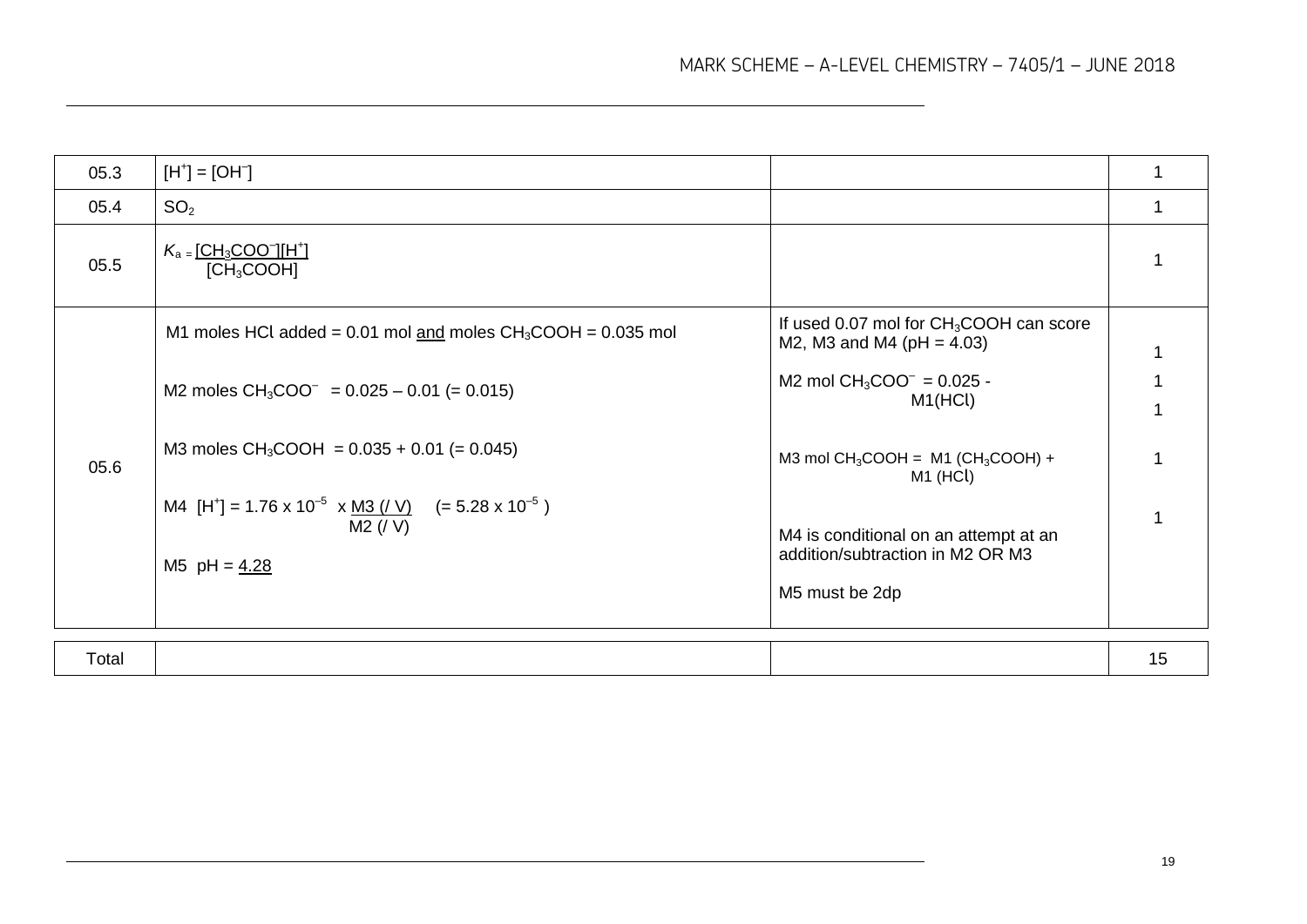| Question | <b>Answers</b>                                              | <b>Additional Comments/Guidance</b> | <b>Mark</b> |
|----------|-------------------------------------------------------------|-------------------------------------|-------------|
| 06.1     | It has mobile jons / jons can move through it / free jons   | Do not allow movement of electrons. |             |
| 06.2     | $(+)$ 0.18 V                                                |                                     |             |
| 06.3     | The concentration is not 1.(0) (mol dm <sup>-3</sup> )      |                                     |             |
| 06.4     | Cu (s) $  Cu^{2+}(aq)    Cu^{2+}(aq)   Cu(s)$               |                                     |             |
|          | (Concentration) increases or ( $[Cu2+]$ ions) increase      | Mark independently                  |             |
| 06.5     | The $[Cu^{2+}]$ ions in the two solutions become equal/same | Not, concentrations are constant    |             |
|          |                                                             |                                     |             |
| Total    |                                                             |                                     | 6           |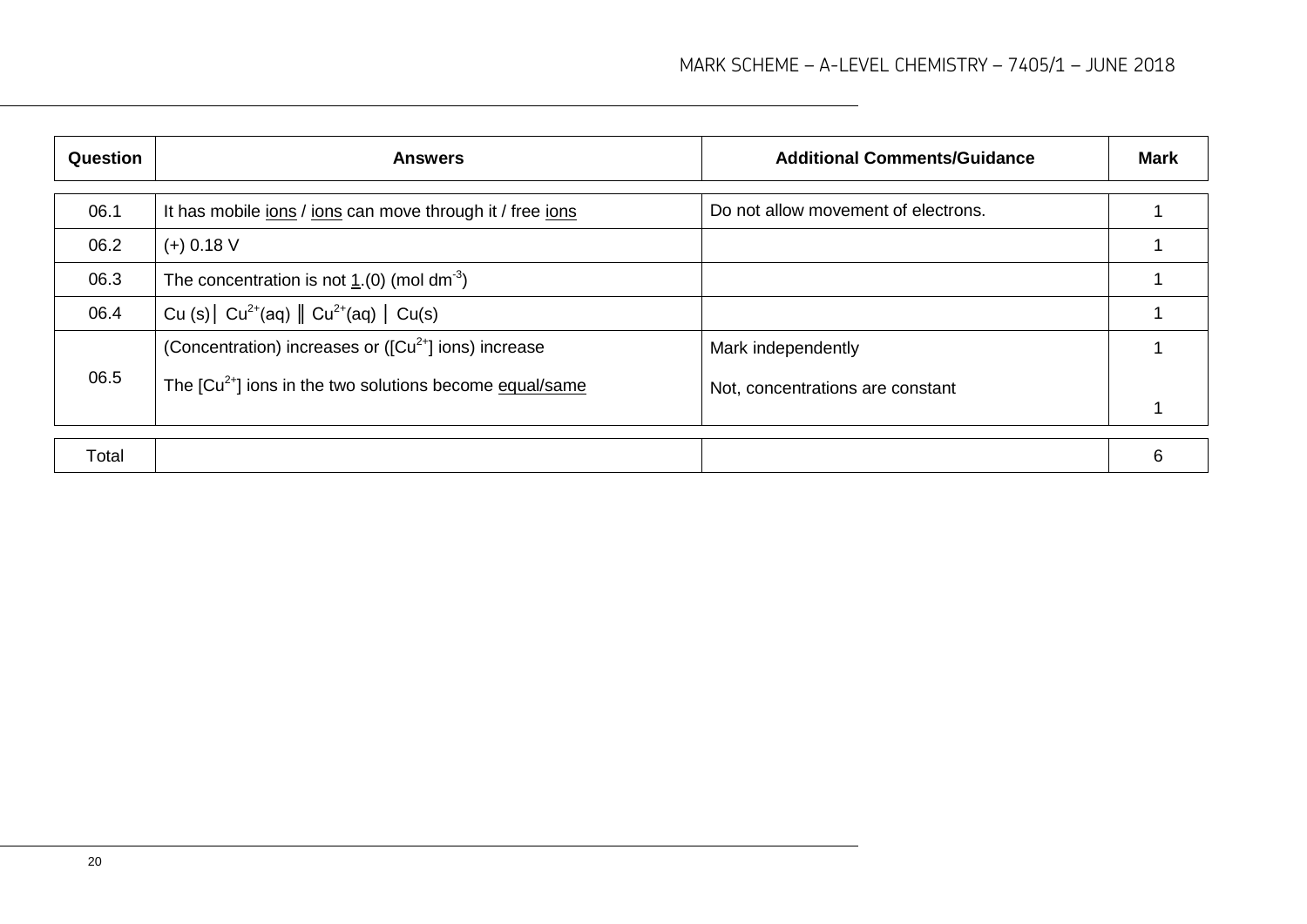| Question | <b>Answers</b>                                                                                                                                                                                                                                                                                                                                    | <b>Additional Comments/Guidance</b>                                                                                                                                                               | <b>Mark</b> |
|----------|---------------------------------------------------------------------------------------------------------------------------------------------------------------------------------------------------------------------------------------------------------------------------------------------------------------------------------------------------|---------------------------------------------------------------------------------------------------------------------------------------------------------------------------------------------------|-------------|
| 07.1     | AlCl <sub>3</sub> + 6H <sub>2</sub> O $\rightarrow$ [Al(H <sub>2</sub> O) <sub>6</sub> ] <sup>3+</sup> + 3Cl <sup>-</sup>                                                                                                                                                                                                                         | Allow<br>AlCl <sub>3</sub> + 6H <sub>2</sub> O $\rightarrow$ Al(H <sub>2</sub> O) <sub>5</sub> (OH) <sup>2+</sup> + H <sup>+</sup> + 3Cl <sup>-</sup><br>Or equation to form $Al(H_2O)_4(OH)_2^+$ |             |
| 07.2     | $[Al(H_2O)_6]^{3+} + H_2O \rightarrow [Al(H_2O)_5(OH)]^{2+} + H_3O^+$                                                                                                                                                                                                                                                                             | allow equations to form $[Al(H2O)4(OH)2]+$                                                                                                                                                        |             |
| 07.3     | white ppt/solid<br>effervescence/bubbles/fizzing<br>$2[AI(H_2O)_{6}]^{3+} + 3CO_3^{2-} \rightarrow 2[AI(H_2O)_{3}(OH)_{3}] + 3CO_2 + 3H_2O$                                                                                                                                                                                                       | M1 and M2 in either order<br>accept multiples<br>only allow spectator ions in a balanced equation                                                                                                 |             |
| 07.4     | White ppt/solid<br>$[Al(H_2O)_6]^{3+} + 3OH^- \rightarrow [Al(H_2O)_3(OH)_3] + 3H_2O$<br>Colourless solution forms / ppt or solid dissolves<br>$[Al(H_2O)_3(OH)_3]$ + OH $\rightarrow$ $[Al(H_2O)_2(OH)_4]$ <sup>-</sup> + H <sub>2</sub> O<br><b>OR</b><br>$[Al(H_2O)_3(OH)_3]$ + OH $\rightarrow$ $[Al(OH)_4]$ <sup>-</sup> + 3H <sub>2</sub> O | only allow spectator ions in a balanced equation<br>only allow 6 or 4 co-ordination<br>Allow $[A(OH)_{6}]^{3}$ in a balanced equation                                                             |             |

| <u>Lotal</u> |
|--------------|
|--------------|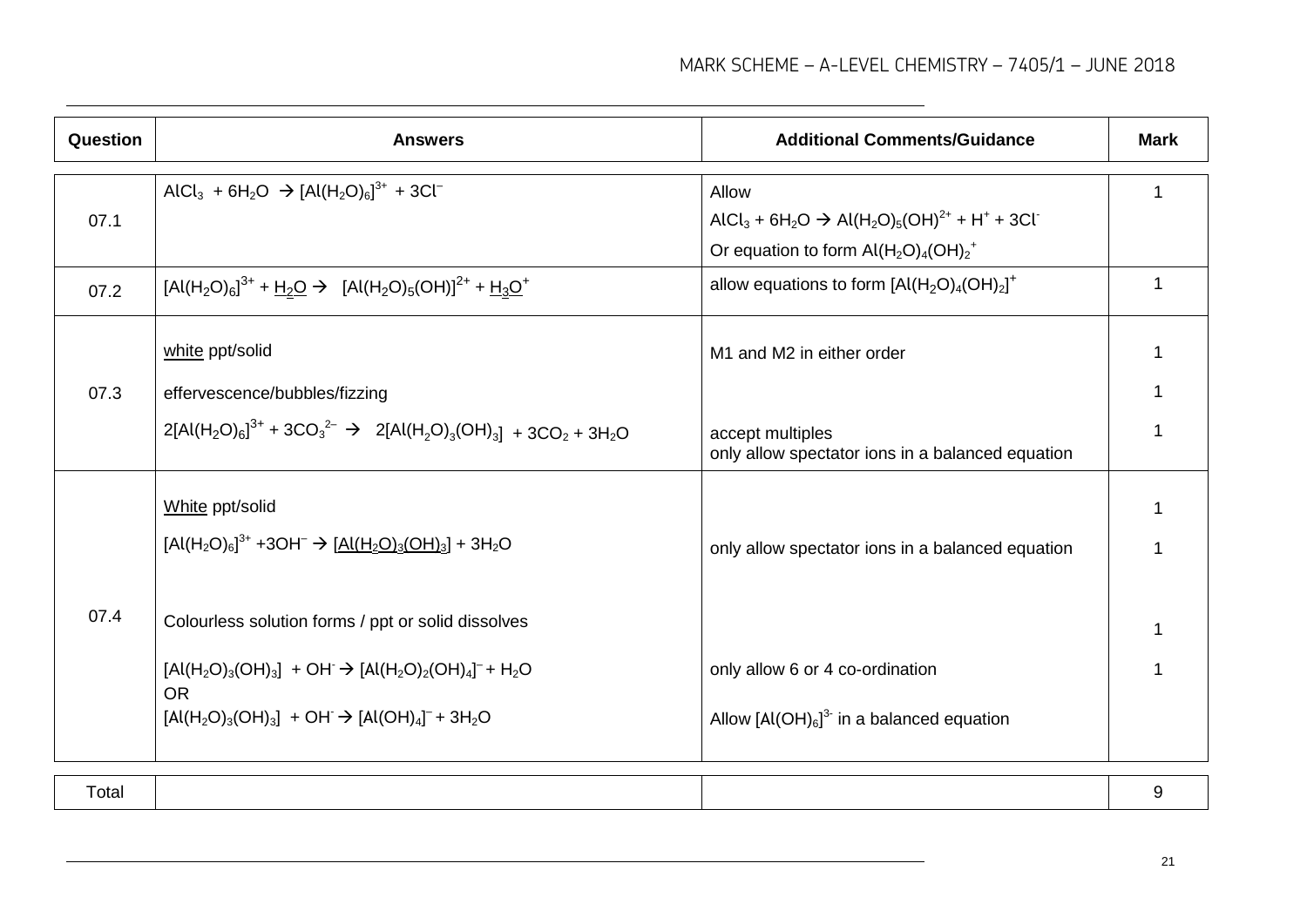| Question | <b>Answers</b>                                                                                                    |                                                                                                                                                                                                              | <b>Additional Comments/Guidance</b>                                                                                                                                           |   |
|----------|-------------------------------------------------------------------------------------------------------------------|--------------------------------------------------------------------------------------------------------------------------------------------------------------------------------------------------------------|-------------------------------------------------------------------------------------------------------------------------------------------------------------------------------|---|
| 08.1     | This question is marked using Levels of Response.<br>Examiners should apply a 'best-fit' approach to the marking. |                                                                                                                                                                                                              | Indicative chemistry content. Contradictions (eg<br>molecules, IMFs, covalent bonding,) negate<br>statements.                                                                 | 6 |
|          | Level 3<br>5-6 marks                                                                                              | All stages are covered and the explanation of each<br>stage is generally correct and virtually complete.<br>Answer is communicated coherently and shows a<br>logical progression from stage 1 to stage 2 and | Stage 1- Na<br>1a) Na has metallic bonding                                                                                                                                    |   |
|          |                                                                                                                   | then stage 3.<br>Coherent communication requires that there is a<br>comparison between the types of bonding and that the<br>bonding is correct for each substance.                                           | 1b) there is attraction/ bonding between the positive<br>nucleus/ ion and the delocalised electrons in Na<br>1c) Na has a giant/lattice structure                             |   |
|          | Level <sub>2</sub><br>3-4 marks                                                                                   | All stages are covered but the explanation of each stage<br>may be incomplete or may contain inaccuracies                                                                                                    | Stage 2 - NaBr or Nal<br>2a) Ionic bonding in NaBr and/or NaI                                                                                                                 |   |
|          |                                                                                                                   | OR two stages are covered and the explanations are<br>generally correct and virtually complete.                                                                                                              | 2b) There is attraction/ bonding between the $+$ and $-$<br>ions in NaBr and/or NaI                                                                                           |   |
|          |                                                                                                                   | Answer is mainly coherent and shows some<br>progression from stage 1 to stage 2 and then stage 3.                                                                                                            | 2c) NaBr and/or NaI have a giant/lattice structure<br>Stage 3 - comparison of bonding                                                                                         |   |
|          | Level 1<br>1-2 marks                                                                                              | Two stages are covered but the explanation of each<br>stage may be incomplete or may contain inaccuracies<br>OR only one stage is covered but the explanation is                                             | 3a) The ionic bonds are stronger (or wtte) than the<br>metallic bonds                                                                                                         |   |
|          |                                                                                                                   | generally correct and virtually complete.<br>Answer shows some progression between two<br>stages                                                                                                             | 3b) there is stronger attraction (or wtte) between the<br>+ and – ions in NaBr than in NaI<br>3c) since the Br <sup><math>-</math></sup> ion is smaller than the $\Gamma$ ion |   |
|          |                                                                                                                   |                                                                                                                                                                                                              |                                                                                                                                                                               |   |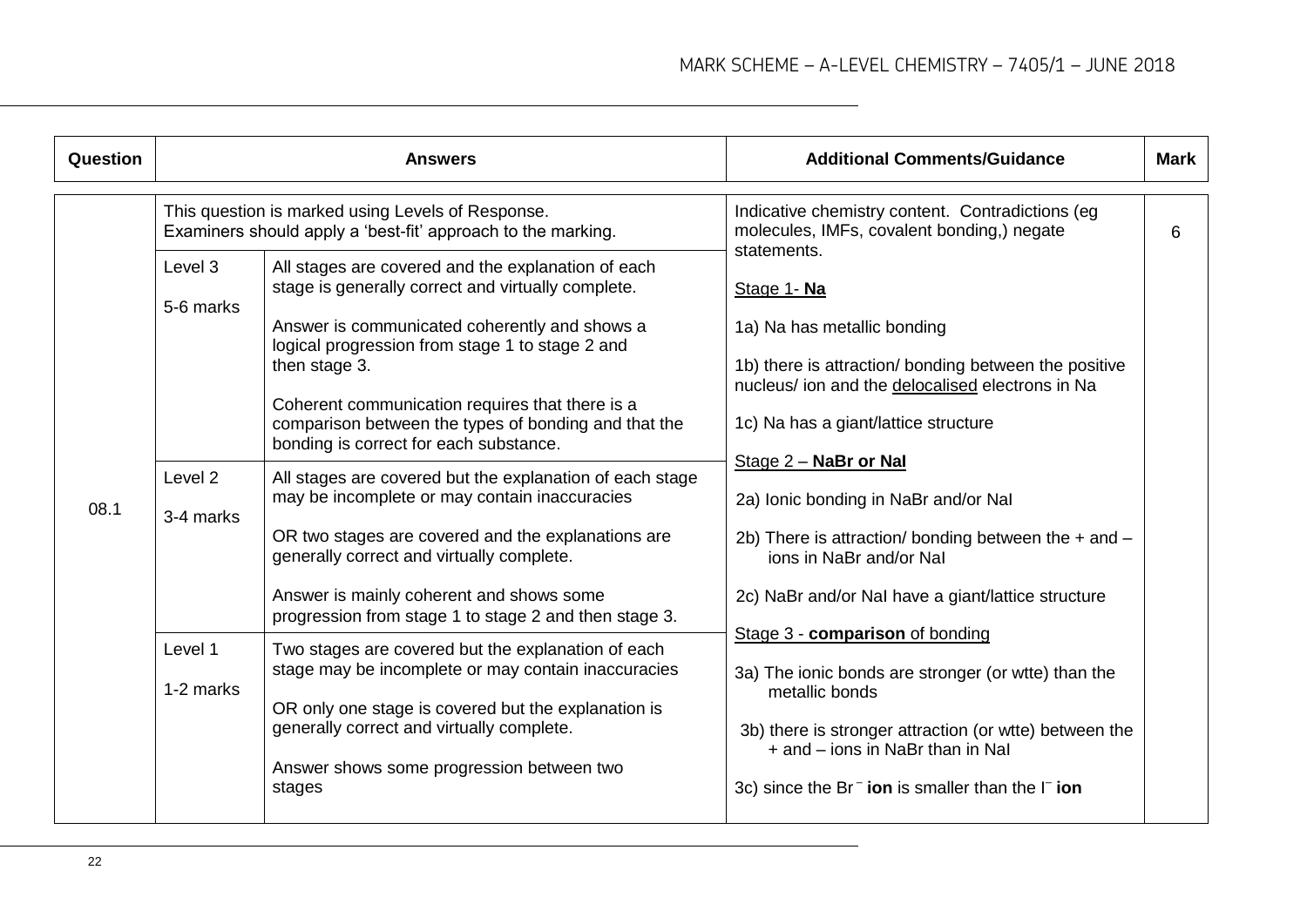| 08.1<br>cont. | Level 0<br>0 marks                                                 | Insufficient correct chemistry to gain a mark.                                                                    |                                                                                             |  |
|---------------|--------------------------------------------------------------------|-------------------------------------------------------------------------------------------------------------------|---------------------------------------------------------------------------------------------|--|
| 08.2          | M1<br>Na + H <sub>2</sub> O $\rightarrow$ NaOH + ½ H <sub>2</sub>  |                                                                                                                   | Allow multiples                                                                             |  |
|               | (Mass Na = $0.250$ g so moles Na = $0.250/23.0$ ) = $0.0109$<br>M2 |                                                                                                                   | CE: If not divided by 23, max 3/5 calculation marks -<br>M3, M4 and M5                      |  |
|               |                                                                    |                                                                                                                   | AE: If not divided by 1000 and final answer is 1.33 x<br>$10^5$ cm <sup>3</sup> 4/5         |  |
|               | M3                                                                 | moles H <sub>2</sub> = 5.43 x 10 <sup>-3</sup> to 5.45 x 10 <sup>-3</sup>                                         | $M3 = M2 /2$<br>CE: If incorrect ratio used max 3/5 calculation marks<br>$- M2$ , M4 and M5 |  |
|               |                                                                    | M4 $T = 298$ (K) and P = 101000 (Pa)                                                                              |                                                                                             |  |
|               |                                                                    | M5 V = nRT/P or $(5.435 \times 10^{-3} \times 8.31 \times 298)/101000$ or $1.33 \times 10^{-4}$ (m <sup>3</sup> ) |                                                                                             |  |
|               | M6 $V = 133 - 134$ cm <sup>3</sup>                                 |                                                                                                                   | Allow to 2 significant figures or more                                                      |  |
| 08.3          |                                                                    | Conc = $0.0109/500 \times 10^{-3} = 0.0217 - 0.022$ (mol dm <sup>-3</sup> )                                       | Allow M2 from question 08.2 / 0.5                                                           |  |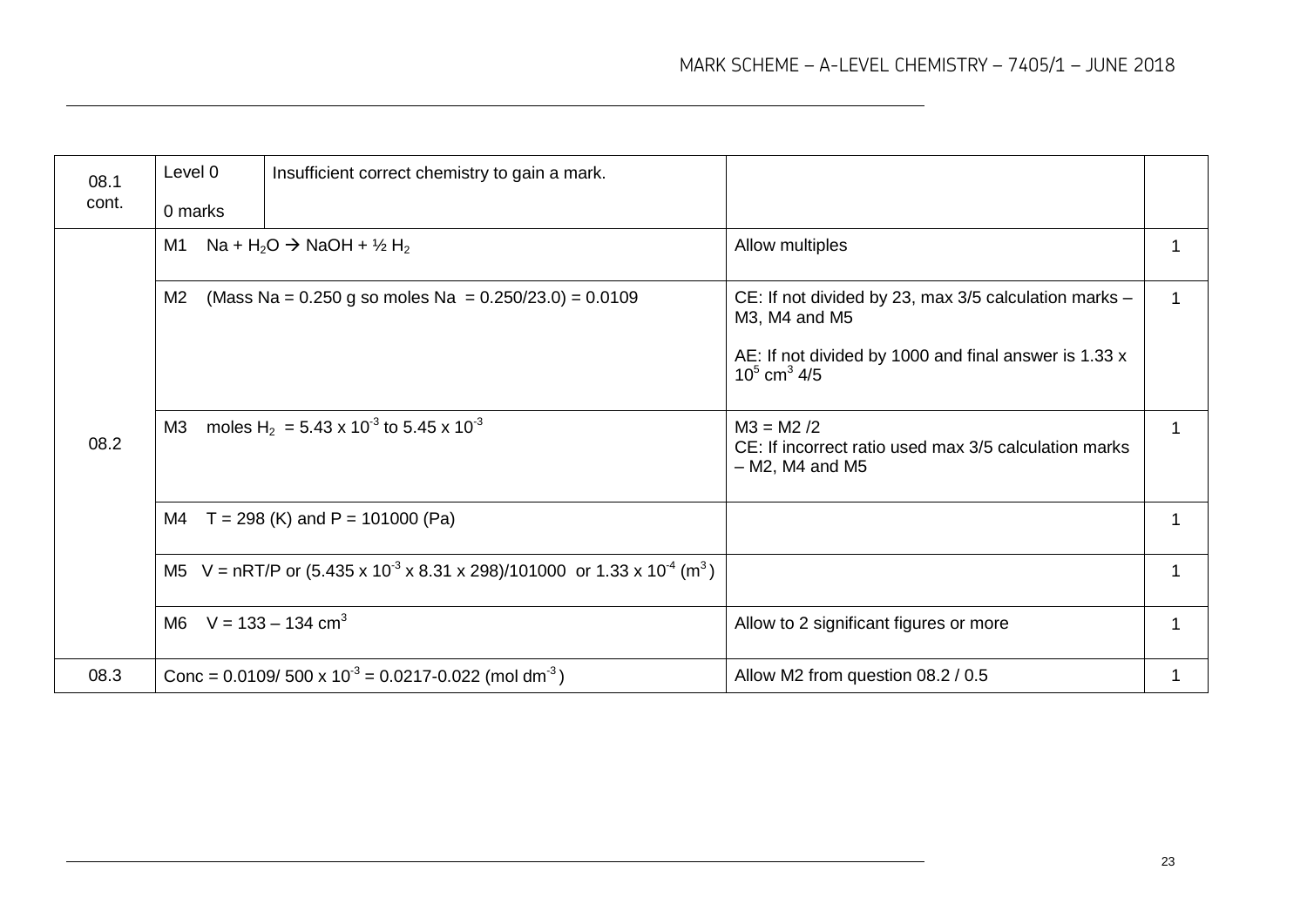| 08.4  | M1<br>$H_1$<br>н                                           | Ignore charge and brackets                               |    |
|-------|------------------------------------------------------------|----------------------------------------------------------|----|
|       | M2 104.5°                                                  | Allow 104-106                                            |    |
|       | M3 (4) electron pairs repel to be as far apart as possible |                                                          |    |
|       | M4 lp/lp repulsion> lp/bp repulsion (> bp/bp repulsion)    | For M4 allow lone pairs repel more than bonding<br>pairs |    |
|       |                                                            | Mark independently                                       |    |
| Total |                                                            |                                                          | 16 |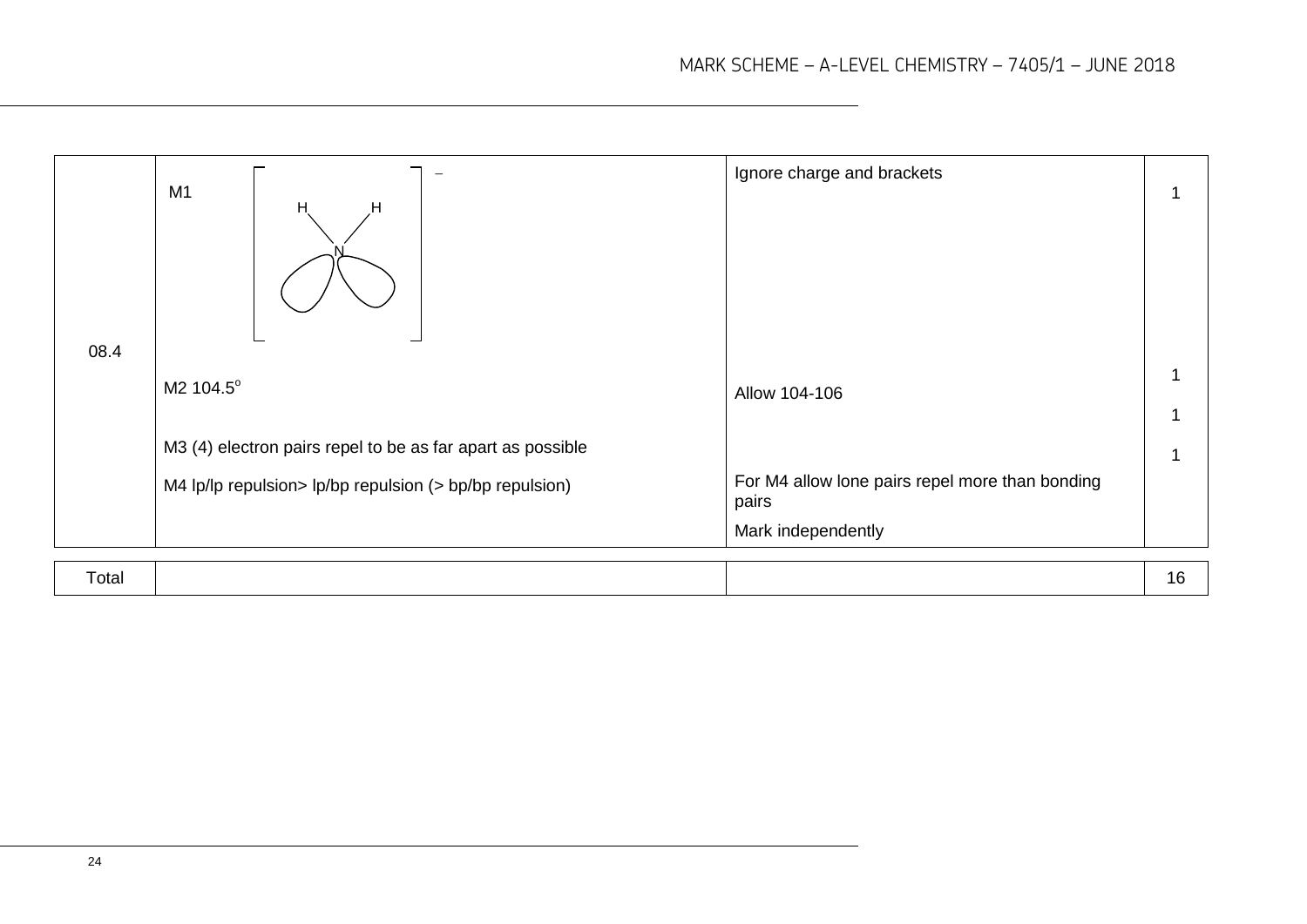| Question | <b>Answers</b>                                                                                                                                                                     | <b>Additional Comments/Guidance</b>                                                                                                                                                                                                                                                                                                                                         | <b>Mark</b>    |
|----------|------------------------------------------------------------------------------------------------------------------------------------------------------------------------------------|-----------------------------------------------------------------------------------------------------------------------------------------------------------------------------------------------------------------------------------------------------------------------------------------------------------------------------------------------------------------------------|----------------|
| 09.1     | $Fe2+$<br>$E^{\Theta}$ VO <sub>2</sub> <sup>+</sup> (/ VO <sup>2+</sup> ) > $E^{\Theta}$ Fe <sup>3+</sup> (/Fe <sup>2+</sup> ) > $E^{\Theta}$ VO <sup>2+</sup> (/V <sup>3+</sup> ) | Accept any Fe(II) compound – correct formula or<br>name<br>If calculations of EMF are provided producing<br>$EMFs = 0.23(V)$ and $-0.43(V)$ , with a comment,<br>allow M2<br>allow $\underline{F}^{\Theta}$ Fe <sup>3+</sup> (/Fe <sup>2+</sup> ) value of +0.77 is between the<br>$E^{\Theta}$ values for the electrode half-equations<br>containing the V species or wtte | 1              |
| 09.2     | $(+)$ 4                                                                                                                                                                            | IV or four                                                                                                                                                                                                                                                                                                                                                                  | 1              |
| 09.3     | H <sub>2</sub> O<br>$H_2Q$<br>Cis/trans                                                                                                                                            | Ignore absence of charge<br>Wedges, dotted lines and [] not required<br>Do not penalise bond from H to V (in water ligands)<br>allow E/Z, geometric and stereo(isomerism)                                                                                                                                                                                                   | 1              |
| 09.4     | $2 NH_4VO_3 \rightarrow V_2O_5 + H_2O + 2NH_3$                                                                                                                                     | Accept multiples<br>Ignore state symbols                                                                                                                                                                                                                                                                                                                                    | 1              |
| 09.5     | $V_2O_5$ + SO <sub>2</sub> $\rightarrow$ V <sub>2</sub> O <sub>4</sub> + SO <sub>3</sub><br>$V_2O_4$ + $V_2O_2$ $\rightarrow$ $V_2O_5$                                             | Both equations needed for 1 mark in this order<br>Allow multiples                                                                                                                                                                                                                                                                                                           | 1              |
| Total    |                                                                                                                                                                                    |                                                                                                                                                                                                                                                                                                                                                                             | $\overline{7}$ |